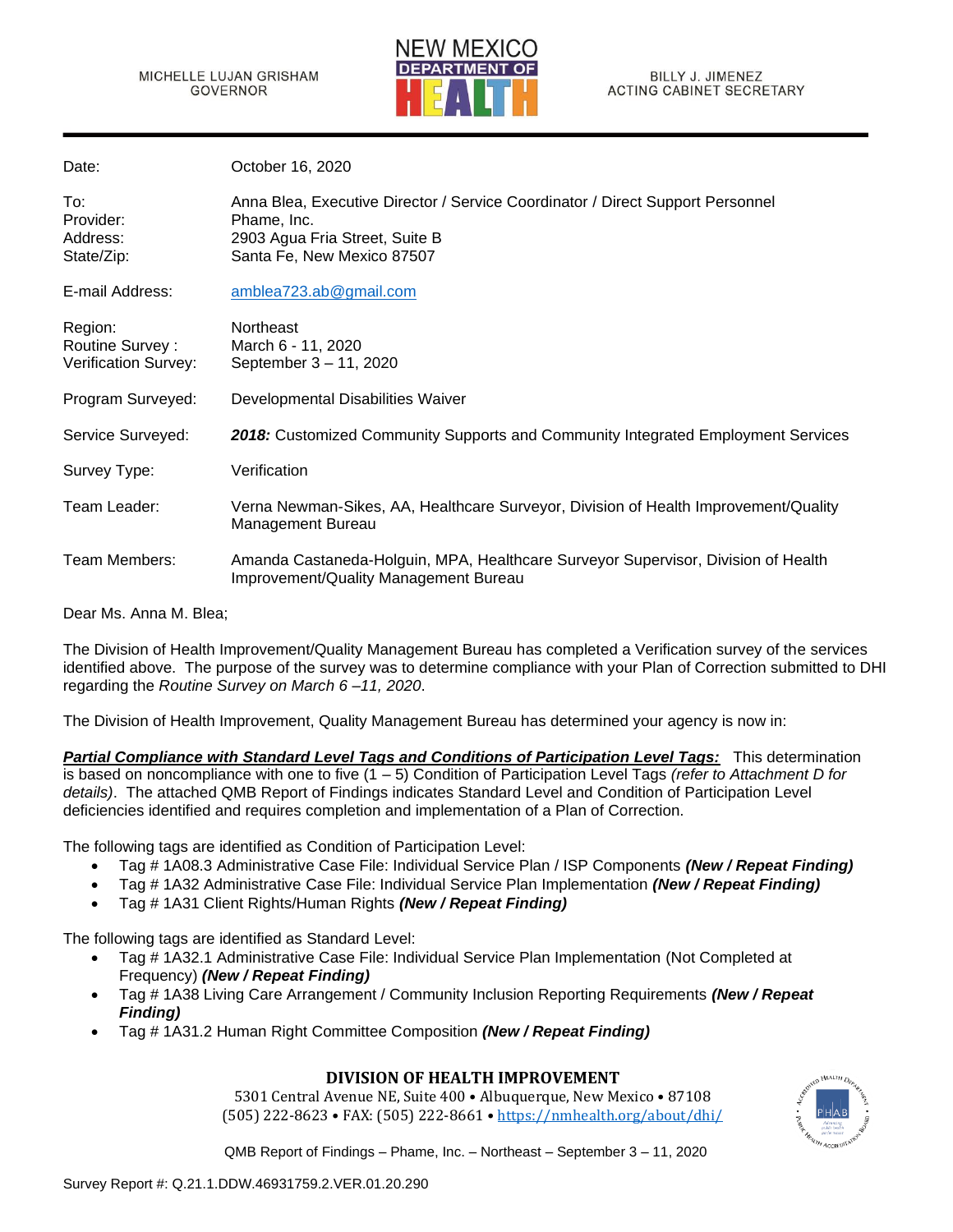However, due to the new/repeat deficiencies your agency may be referred to the Internal Review Committee (IRC). Your agency will also be required to contact your DDSD Regional Office for technical assistance and follow up and complete the Plan of Correction document attached at the end of this report. Please respond to the Plan of Correction Coordinator within 10 business days of receipt of this letter.

## **Plan of Correction:**

The attached Report of Findings identifies the new/repeat Standard Level deficiencies found during your agency's verification compliance review. You are required to complete and implement a Plan of Correction. Your agency has a total of 10 business days from the receipt of this letter. The Plan of Correction must include the following:

- 1. Evidence your agency has contacted your DDSD Regional Office for technical assistance;
- 2. A Plan of Correction detailing Quality Assurance/Quality Improvement processes to prevent your agency from receiving deficiencies in the future. Please use the format provided at the end of this report;
- 3. Documentation verifying that newly cited deficiencies have been corrected.

## **Submission of your Plan of Correction:**

Please submit your agency's Plan of Correction and documentation verifying correction of survey deficiencies within 10 business days of receipt of this letter to the parties below:

### **1. Quality Management Bureau, Attention: Plan of Correction Coordinator 5301 Central Ave. NE Suite 400, New Mexico 87108 [MonicaE.Valdez@state.nm.us](mailto:MonicaE.Valdez@state.nm.us)**

# **2. Developmental Disabilities Supports Division Regional Office for region of service surveyed**

Failure to submit your POC within the allotted 10 business days may result in the imposition of a \$200 per day Civil Monetary Penalty until it is received, completed and/or implemented.

Please contact the Plan of Correction Coordinator, Monica Valdez at 505-273-1930 or email at: [MonicaE.Valdez@state.nm.us](mailto:MonicaE.Valdez@state.nm.us) if you have questions about the survey or the report. Thank you for your cooperation and for the work you perform.

Sincerely,

Verna Newman-Sikes, AA

Verna Newman-Sikes, AA Team Lead/Healthcare Surveyor Division of Health Improvement Quality Management Bureau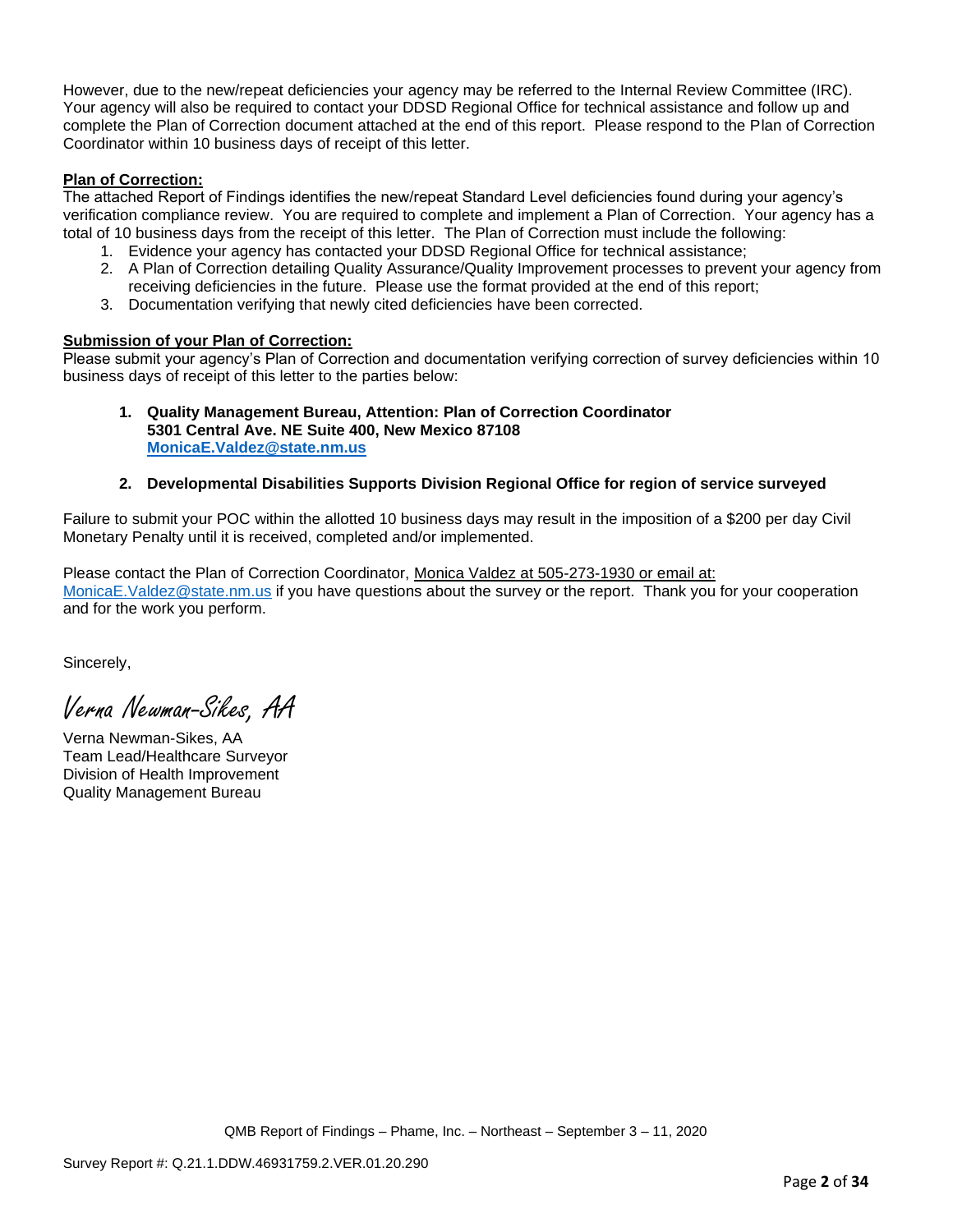## **Survey Process Employed:**

| Administrative Review Start Date /<br>Entrance:                      | September 3, 2020                                                                                                                             |  |  |
|----------------------------------------------------------------------|-----------------------------------------------------------------------------------------------------------------------------------------------|--|--|
| Contact:                                                             | Phame, Inc.<br>Anna M. Blea, Executive Director / Service Coordinator / Direct<br><b>Support Personnel</b>                                    |  |  |
|                                                                      | <b>DOH/DHI/QMB</b><br>Verna Newman-Sikes, AA, Team Lead/Healthcare Surveyor                                                                   |  |  |
| <b>Exit Conference Date:</b>                                         | September 11, 2020                                                                                                                            |  |  |
| Present:                                                             | Phame, Inc<br>Anna M. Blea, Executive Director / Service Coordinator / Direct<br><b>Support Personnel</b>                                     |  |  |
|                                                                      | <b>DOH/DHI/QMB</b><br>Verna Newman-Sikes, AA, Team Lead/Healthcare Surveyor<br>Amanda Castaneda-Holguin, MPA, Healthcare Surveyor Supervisor  |  |  |
|                                                                      | <b>DDSD - NE Regional Office</b><br>Angela Pacheco NE Regional Manager                                                                        |  |  |
| <b>Administrative Locations Visited:</b>                             | 0 (Note: No administrative locations visited due to COVID-19 Public<br><b>Health Emergency)</b>                                               |  |  |
| <b>Total Sample Size:</b>                                            | 3                                                                                                                                             |  |  |
|                                                                      | 1 - Jackson Class Members<br>2 - Non-Jackson Class Members                                                                                    |  |  |
|                                                                      | 2 - Customized Community Supports<br>1 - Community Integrated Employment                                                                      |  |  |
| Persons Served Records Reviewed                                      | 3                                                                                                                                             |  |  |
| Direct Support Personnel Records Reviewed                            | 1 (One DSP also performs duties as a Service Coordinator)                                                                                     |  |  |
| Direct Support Personnel Interviewed during<br><b>Routine Survey</b> |                                                                                                                                               |  |  |
| Service Coordinator Records Reviewed                                 | 1 (One Service Coordinator also performs duties as DSP)                                                                                       |  |  |
| Administrative Interviews completed during<br><b>Routine Survey</b>  | 1                                                                                                                                             |  |  |
| Nurse Interview completed during Routine Survey                      | 1                                                                                                                                             |  |  |
| Administrative Processes and Records Reviewed:                       |                                                                                                                                               |  |  |
| <b>Accreditation Records</b><br>°Individual Service Plans            | Medicaid Billing/Reimbursement Records for all Services Provided<br>Individual Medical and Program Case Files, including, but not limited to: |  |  |

- **Progress on Identified Outcomes**
- <sup>o</sup>Healthcare Plans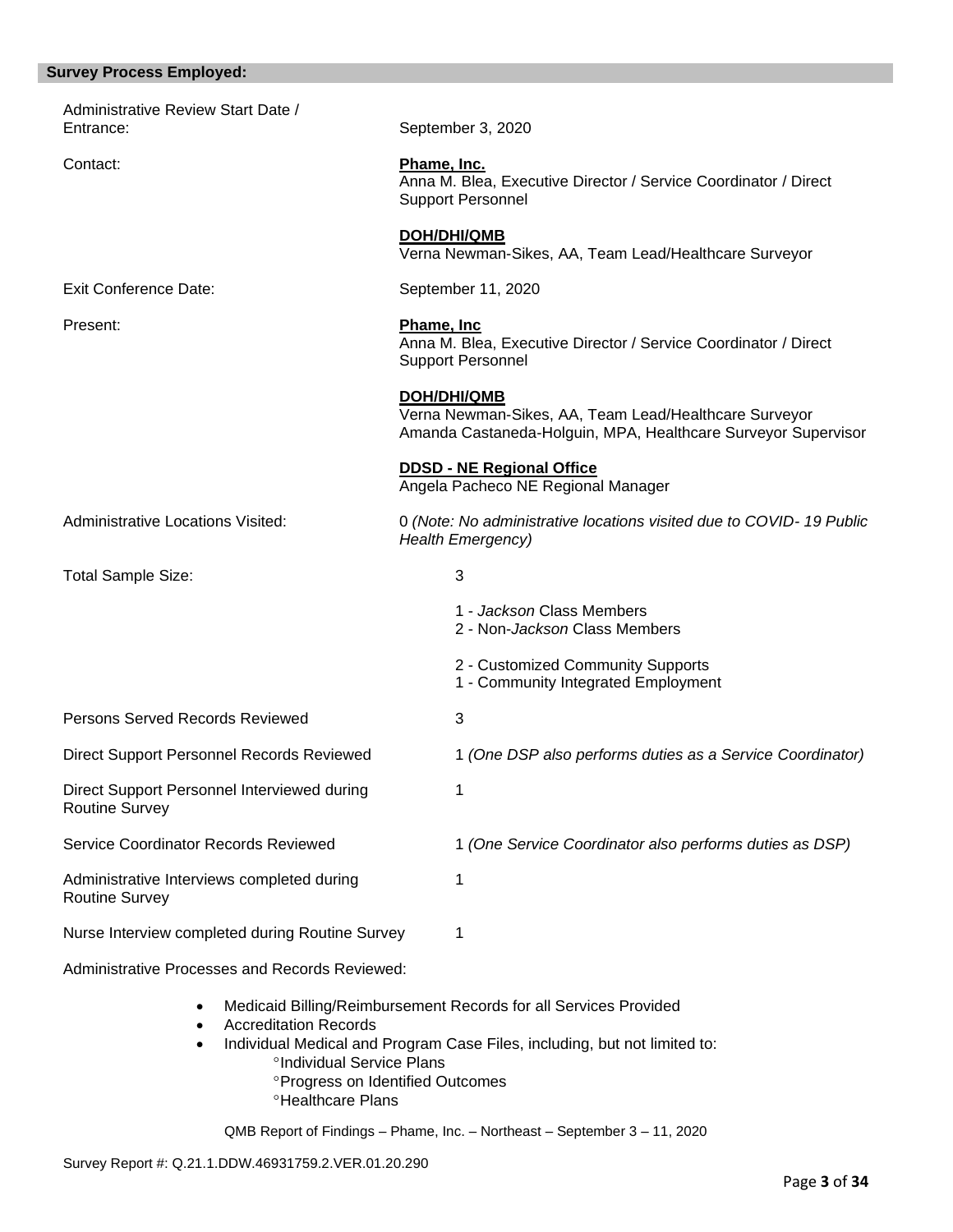Medication Administration Records

Medical Emergency Response Plans

**<sup>o</sup>Therapy Evaluations and Plans** 

- Healthcare Documentation Regarding Appointments and Required Follow-Up
- Other Required Health Information
- Internal Incident Management Reports and System Process / General Events Reports
- Personnel Files, including nursing and subcontracted staff
- Staff Training Records, Including Competency Interviews with Staff
- Agency Policy and Procedure Manual
- Caregiver Criminal History Screening Records
- Consolidated Online Registry/Employee Abuse Registry
- Human Rights Committee Notes and Meeting Minutes
- Quality Assurance / Improvement Plan
- CC: Distribution List: DOH Division of Health Improvement
	- DOH Developmental Disabilities Supports Division
	- DOH Office of Internal Audit
	- HSD Medical Assistance Division

NM Attorney General's Office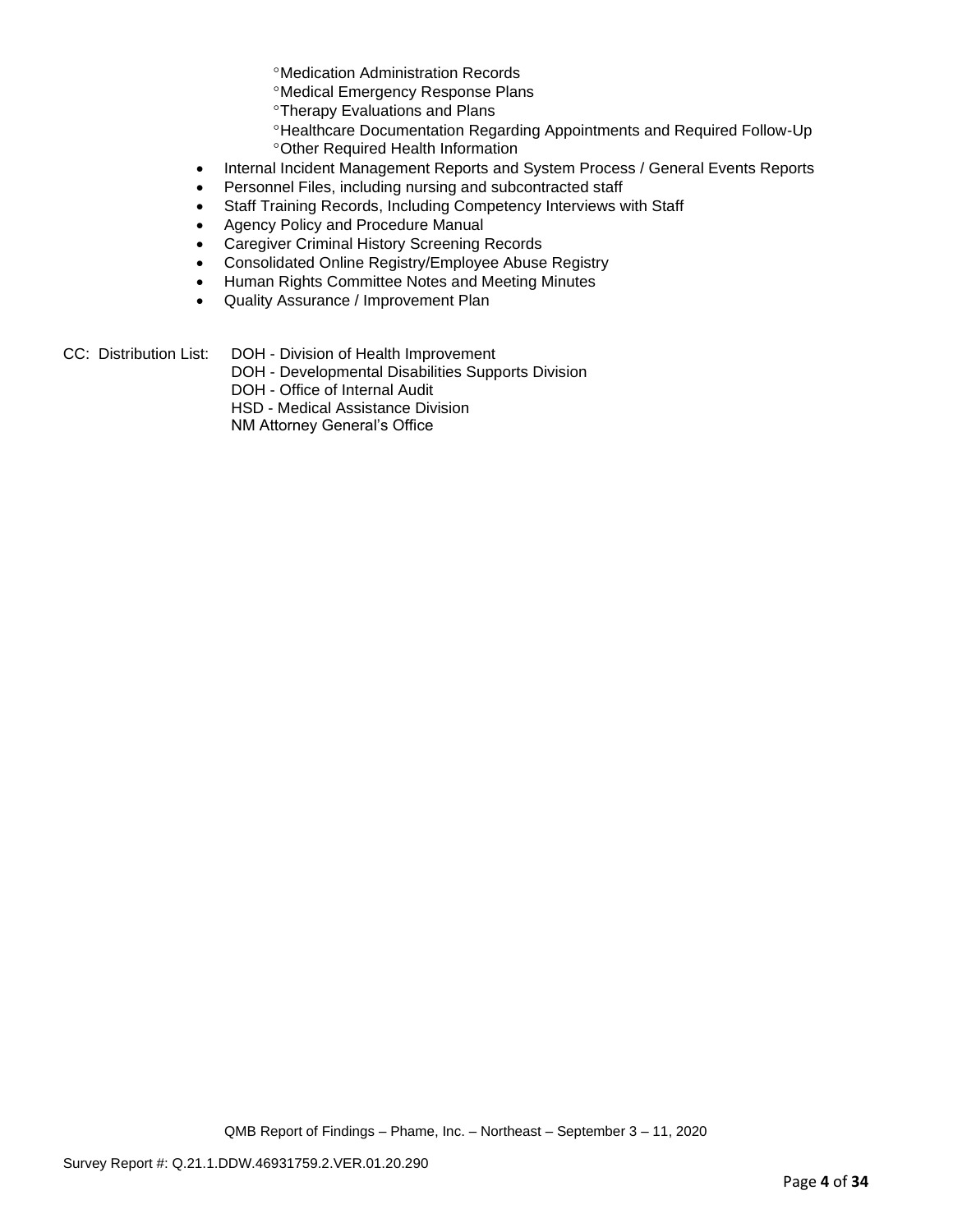## **Department of Health, Division of Health Improvement QMB Determination of Compliance Process**

The Division of Health Improvement, Quality Management Bureau (QMB) surveys compliance of the Developmental Disabilities Waiver (DDW) standards and other state and federal regulations. For the purpose of the LCA / CI survey the CMS waiver assurances have been grouped into four (4) Service Domains: Plan of Care (ISP Implementation); Qualified Providers; Health, Welfare and Safety; and Administrative Oversight (note that Administrative Oversight listed in this document is not the same as the CMS assurance of Administrative Authority. Used in this context it is related to the agency's operational policies and procedures, Quality Assurance system and Medicaid billing and reimbursement processes.)

The QMB Determination of Compliance process is based on provider compliance or non-compliance with standards and regulations identified during the on-site survey process and as reported in the QMB Report of Findings. All areas reviewed by QMB have been agreed to by DDSD and DHI/QMB and are reflective of CMS requirements. All deficiencies (non-compliance with standards and regulations) are identified and cited as either a Standard level deficiency or a Condition of Participation level deficiency in the QMB Reports of Findings. All deficiencies require corrective action when non-compliance is identified.

Each deficiency in your Report of Findings has been predetermined to be a Standard Level Deficiency, a Condition of Participation Level Deficiency, if below 85% compliance or a non-negotiable Condition of Participation Level Deficiency. Your Agency's overall Compliance Determination is based on a Scope and Severity Scale which takes into account the number of Standard and Condition Level Tags cited as well as the percentage of Individuals affected in the sample.

# **Conditions of Participation (CoPs)**

CoPs are based on the Centers for Medicare and Medicaid Services, Home and Community-Based Waiver required assurances, in addition to the New Mexico Developmental Disability Waiver (DDW) Service Standards. The Division of Health Improvement (DHI), in conjunction with the Developmental Disability Support Division (DDSD), has identified certain deficiencies that have the potential to be a Condition of Participation Level, if the tag falls below 85% compliance based on the number of people affected. Additionally, there are what are called nonnegotiable Conditions of Participation, regardless if one person or multiple people are affected. In this context, a CoP is defined as an essential / fundamental regulation or standard, which when out of compliance directly affects the health and welfare of the Individuals served. If no deficiencies within a Tag are at the level of a CoP, it is cited as a Standard Level Deficiency.

# *Service Domains and CoPs for Living Care Arrangements and Community Inclusion are as follows:*

**Service Domain: Service Plan: ISP Implementation -** *Services are delivered in accordance with the service plan, including type, scope, amount, duration and frequency specified in the service plan.*

#### **Potential Condition of Participation Level Tags, if compliance is below 85%:**

- **1A08.3 –** Administrative Case File: Individual Service Plan / ISP Components
- **1A32 –** Administrative Case File: Individual Service Plan Implementation
- **LS14 –** Residential Service Delivery Site Case File (ISP and Healthcare Requirements)
- **IS14 –** CCS / CIES Service Delivery Site Case File (ISP and Healthcare Requirements)

**Service Domain: Qualified Providers -** *The State monitors non-licensed/non-certified providers to assure adherence to waiver requirements. The State implements its policies and procedures for verifying that provider training is conducted in accordance with State requirements and the approved waiver.*

#### **Potential Condition of Participation Level Tags, if compliance is below 85%:**

- **1A20 -** Direct Support Personnel Training
- **1A22 -** Agency Personnel Competency
- **1A37 –** Individual Specific Training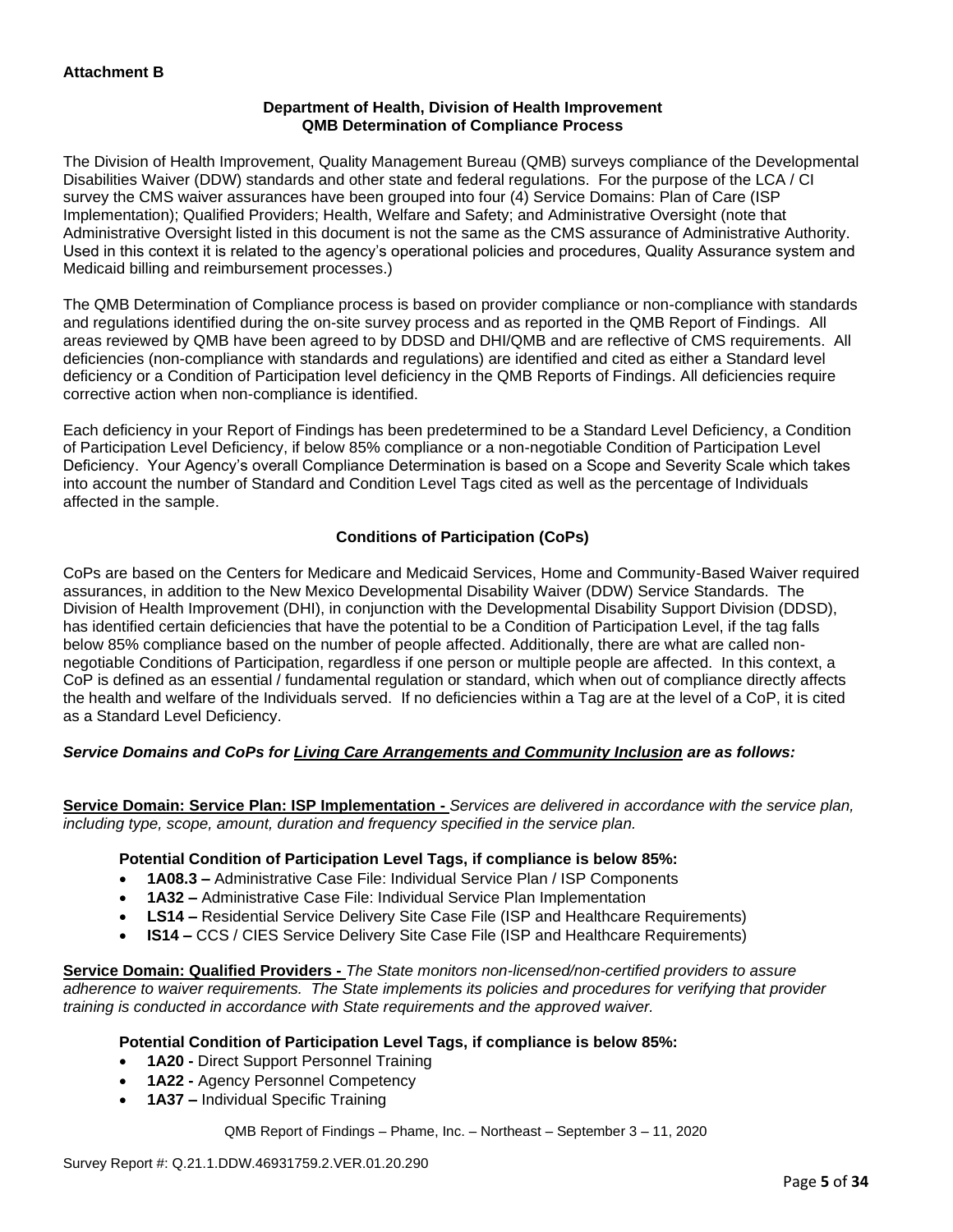## **Non-Negotiable Condition of Participation Level Tags (one or more Individuals are cited):**

- **1A25.1 –** Caregiver Criminal History Screening
- **1A26.1 –** Consolidated On-line Registry Employee Abuse Registry

**Service Domain: Health, Welfare and Safety -** *The State, on an ongoing basis, identifies, addresses and seeks to prevent occurrences of abuse, neglect and exploitation. Individuals shall be afforded their basic human rights. The provider supports individuals to access needed healthcare services in a timely manner.*

## **Potential Condition of Participation Level Tags, if compliance is below 85%:**

- **1A08.2 –** Administrative Case File: Healthcare Requirements & Follow-up
- **1A09 –** Medication Delivery Routine Medication Administration
- **1A09.1 –** Medication Delivery PRN Medication Administration
- **1A15.2 –** Administrative Case File: Healthcare Documentation (Therap and Required Plans)

#### **Non-Negotiable Condition of Participation Level Tags (one or more Individuals are cited):**

- **1A05 –** General Requirements / Agency Policy and Procedure Requirements
- **1A07 –** Social Security Income (SSI) Payments
- **1A09.2 –** Medication Delivery Nurse Approval for PRN Medication
- **1A15 –** Healthcare Coordination Nurse Availability / Knowledge
- **1A31 –** Client Rights/Human Rights
- **LS25.1 –** Residential Reqts. (Physical Environment Supported Living / Family Living / Intensive Medical Living)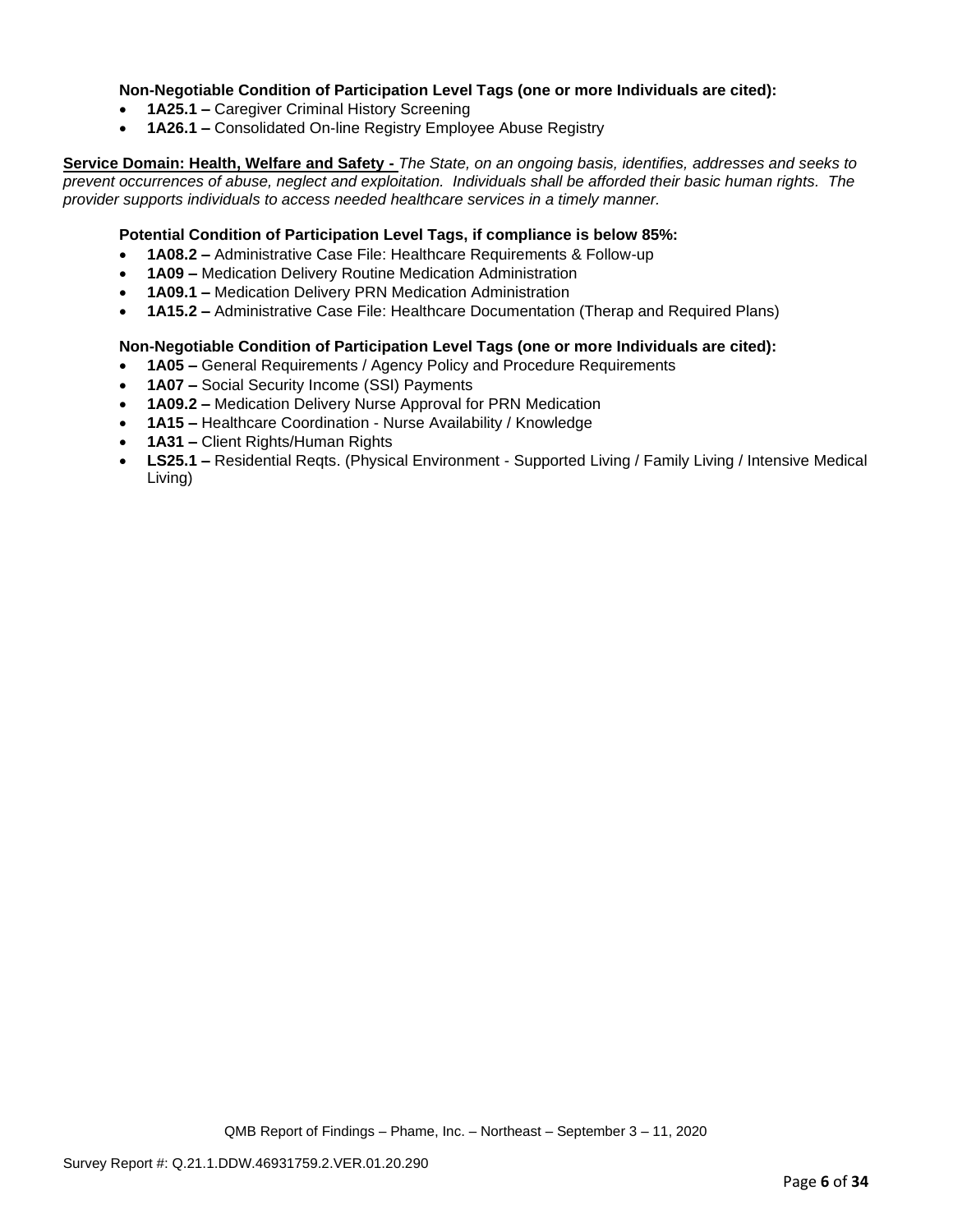## **Attachment C**

#### **Guidelines for the Provider Informal Reconsideration of Finding (IRF) Process**

#### **Introduction:**

Throughout the QMB Survey process, surveyors are openly communicating with providers. Open communication means surveyors have clarified issues and/or requested missing information before completing the review through the use of the signed/dated "Document Request," or "Administrative Needs," etc. forms. Regardless, there may still be instances where the provider disagrees with a specific finding. Providers may use the following process to informally dispute a finding.

#### **Instructions:**

- 1. The Informal Reconsideration of the Finding (IRF) request must be received in writing to the QMB Bureau Chief **within 10 business days** of receipt of the final Report of Findings **(***Note: No extensions are granted for the IRF)***.**
- 2. The written request for an IRF *must* be completed on the QMB Request for Informal Reconsideration of Finding form available on the QMB website: <https://nmhealth.org/about/dhi/cbp/irf/>
- 3. The written request for an IRF must specify in detail the request for reconsideration and why the finding is inaccurate.
- 4. The IRF request must include all supporting documentation or evidence.
- 5. If you have questions about the IRF process, email the IRF Chairperson, Valerie V. Valdez at [valerie.valdez@state.nm.us](mailto:valerie.valdez@state.nm.us) for assistance.

#### **The following limitations apply to the IRF process:**

- The written request for an IRF and all supporting evidence must be received within 10 business days.
- Findings based on evidence requested during the survey and not provided may not be subject to reconsideration.
- The supporting documentation must be new evidence not previously reviewed or requested by the survey team.
- Providers must continue to complete their Plan of Correction during the IRF process
- Providers may not request an IRF to challenge the sampling methodology.
- Providers may not request an IRF based on disagreement with the nature of the standard or regulation.
- Providers may not request an IRF to challenge the team composition.
- Providers may not request an IRF to challenge the DHI/QMB determination of compliance or the length of their DDSD provider contract.

A Provider forfeits the right to an IRF if the request is not received within 10 business days of receiving the report and/or does not include all supporting documentation or evidence to show compliance with the standards and regulations.

The IRF Committee will review the request; the Provider will be notified in writing of the ruling; no face-to-face meeting will be conducted.

When a Provider requests that a finding be reconsidered, it does not stop or delay the Plan of Correction process. **Providers must continue to complete the Plan of Correction, including the finding in dispute regardless of the IRF status.** If a finding is removed or modified, it will be noted and removed or modified from the Report of Findings. It should be noted that in some cases a Plan of Correction may be completed prior to the IRF process being completed. The provider will be notified in writing on the decisions of the IRF committee.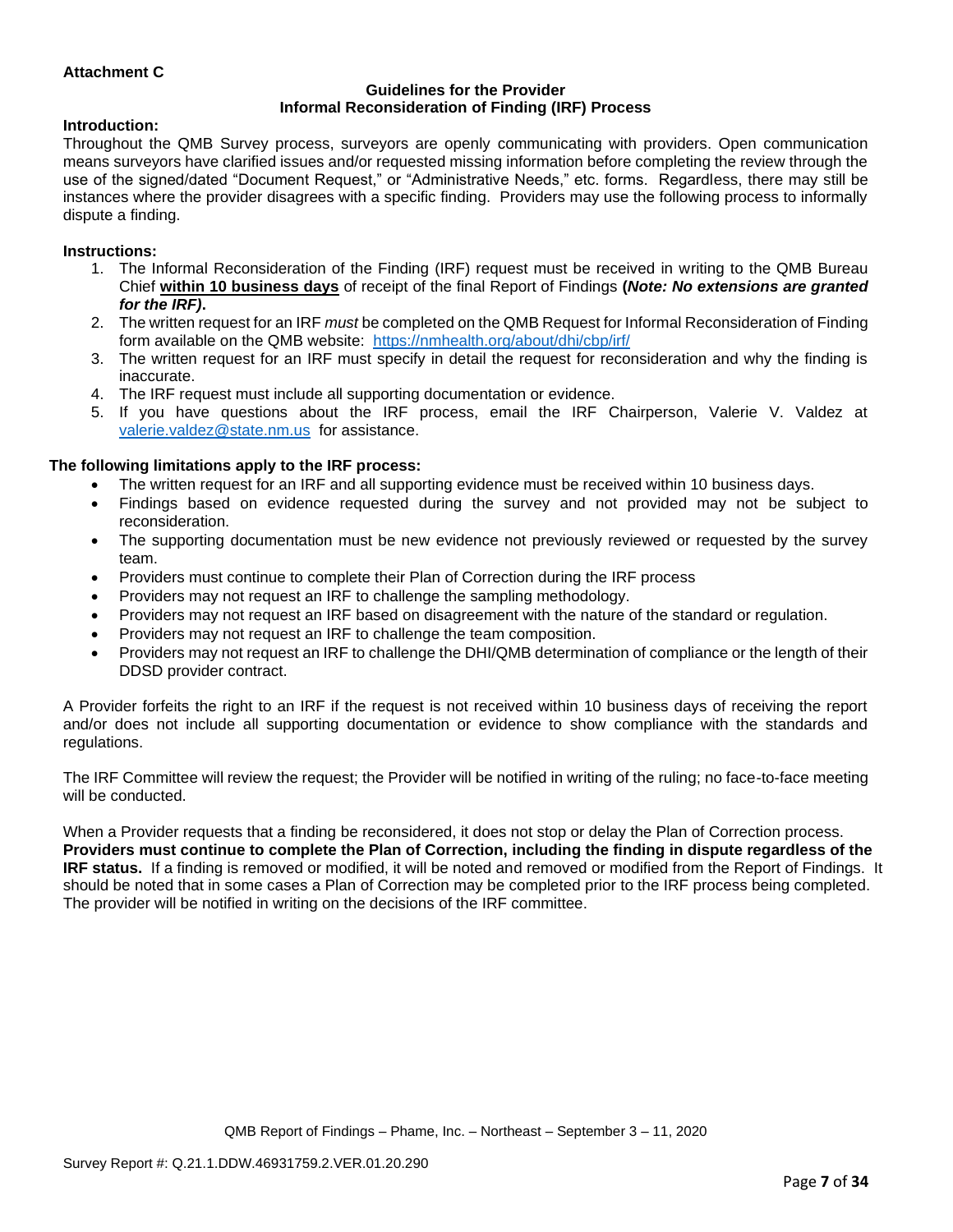# **QMB Determinations of Compliance**

## **Compliance:**

The QMB determination of *Compliance* indicates that a provider has either no deficiencies found during a survey or that no deficiencies at the Condition of Participation Level were found. The agency has obtained a level of compliance such that there is a minimal potential for harm to individuals' health and safety. To qualify for a determination of *Compliance*, the provider must have received no Conditions of Participation Level Deficiencies and have a minimal number of Individuals on the sample affected by the findings indicated in the Standards Level Tags.

## **Partial-Compliance with Standard Level Tags:**

The QMB determination of *Partial-Compliance with Standard Level Tags* indicates that a provider is in compliance with all Condition of Participation Level deficiencies but is out of compliance with a certain percentage of Standard Level deficiencies. This partial-compliance, if not corrected, may result in a negative outcome or the potential for more than minimal harm to individuals' health and safety. There are two ways to receive a determination of Partial Compliance with Standard Level Tags:

- 1. Your Report of Findings includes 16 or fewer Standards Level Tags with between 75% and 100% of the survey sample affected in any tag.
- 2. Your Report of Findings includes 17 or more Standard Level Tags with between 50% to 74% of the survey sample affected in any tag.

## **Partial-Compliance with Standard Level Tags and Condition of Participation Level Tags:**

The QMB determination of *Partial-Compliance with Standard Level Tags and Condition of Participation Level Tags*  indicates that a provider is out of compliance with one to five  $(1 - 5)$  Condition of Participation Level Tags. This partial-compliance, if not corrected, may result in a serious negative outcome or the potential for more than minimal harm to individuals' health and safety.

#### **Non-Compliance:**

The QMB determination of *Non-Compliance* indicates a provider is significantly out of compliance with both Standard Level deficiencies and Conditions of Participation level deficiencies. This non-compliance, if not corrected, may result in a serious negative outcome or the potential for more than minimal harm to individuals' health and safety. There are three ways an agency can receive a determination of Non-Compliance:

- 1. Your Report of Findings includes 17 or more total Tags with 0 to 5 Condition of Participation Level Tags with 75% to 100% of the survey sample affected in any Condition of Participation Level tag.
- 2. Your Report of Findings includes any amount of Standard Level Tags with 6 or more Condition of Participation Level Tags.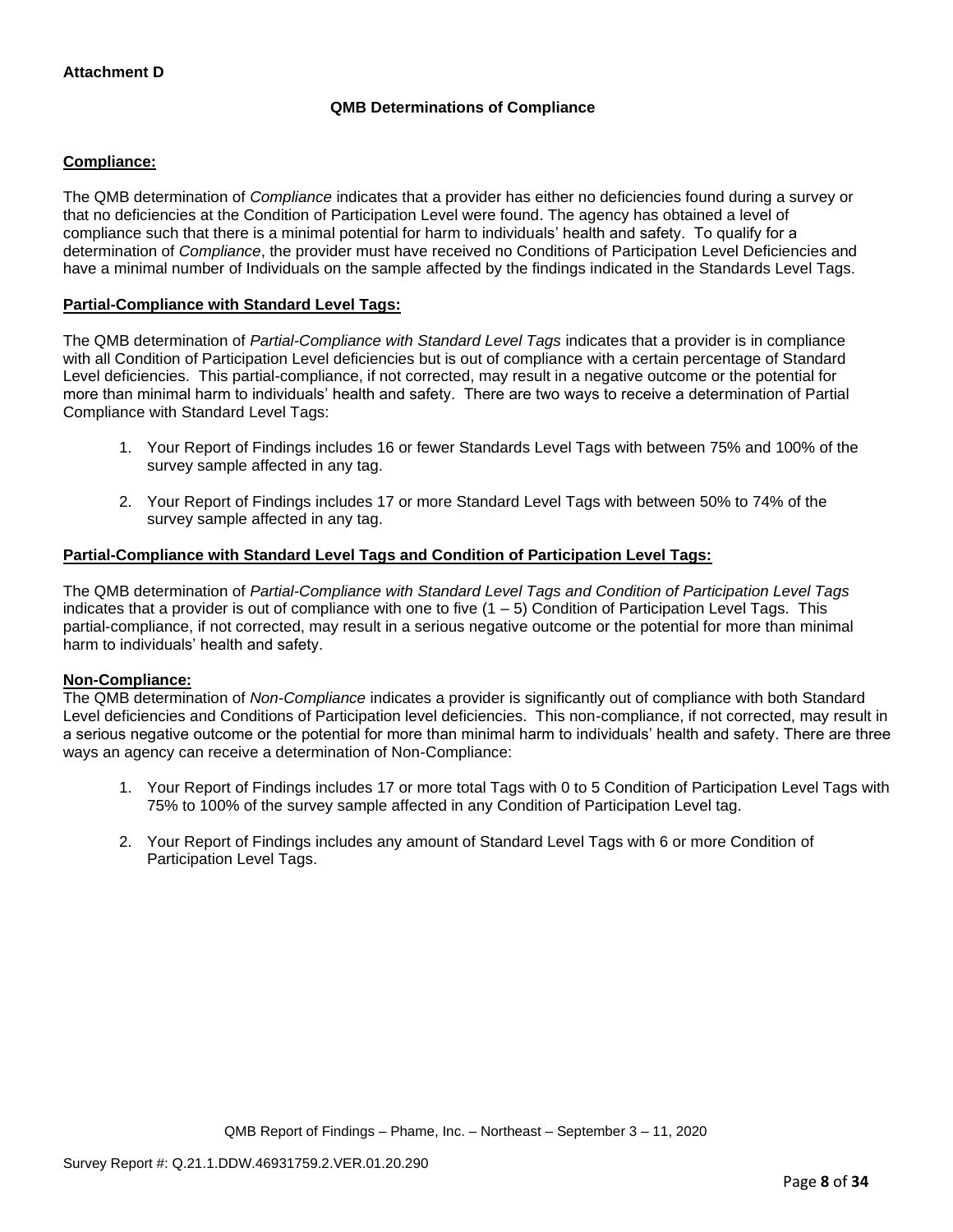| Compliance                                                                                                 | <b>Weighting</b>                                                                                                       |                                                                                                                          |                                                                                                                          |                                                                                                                        |                                                                                                                                |                                                                                                                             |                                                                                                               |
|------------------------------------------------------------------------------------------------------------|------------------------------------------------------------------------------------------------------------------------|--------------------------------------------------------------------------------------------------------------------------|--------------------------------------------------------------------------------------------------------------------------|------------------------------------------------------------------------------------------------------------------------|--------------------------------------------------------------------------------------------------------------------------------|-----------------------------------------------------------------------------------------------------------------------------|---------------------------------------------------------------------------------------------------------------|
| <b>Determination</b>                                                                                       |                                                                                                                        | LOW                                                                                                                      |                                                                                                                          | <b>MEDIUM</b>                                                                                                          |                                                                                                                                |                                                                                                                             | <b>HIGH</b>                                                                                                   |
| <b>Total Tags:</b>                                                                                         | up to 16                                                                                                               | 17 or more                                                                                                               | up to 16                                                                                                                 | 17 or more                                                                                                             | <b>Any Amount</b>                                                                                                              | 17 or more                                                                                                                  | <b>Any Amount</b>                                                                                             |
|                                                                                                            | and                                                                                                                    | and                                                                                                                      | and                                                                                                                      | and                                                                                                                    | And/or                                                                                                                         | and                                                                                                                         | And/or                                                                                                        |
| <b>COP Level Tags:</b>                                                                                     | 0 COP                                                                                                                  | 0 COP                                                                                                                    | 0 COP                                                                                                                    | 0 COP                                                                                                                  | 1 to 5 COP                                                                                                                     | 0 to 5 CoPs                                                                                                                 | 6 or more COP                                                                                                 |
|                                                                                                            |                                                                                                                        |                                                                                                                          |                                                                                                                          |                                                                                                                        |                                                                                                                                |                                                                                                                             |                                                                                                               |
|                                                                                                            | and<br>0 to 74%                                                                                                        | and<br>0 to 49%                                                                                                          | and<br>75 to 100%                                                                                                        | and<br>50 to 74%                                                                                                       |                                                                                                                                | and<br>75 to 100%                                                                                                           |                                                                                                               |
| Sample Affected:                                                                                           |                                                                                                                        |                                                                                                                          |                                                                                                                          |                                                                                                                        |                                                                                                                                |                                                                                                                             |                                                                                                               |
| "Non-Compliance"                                                                                           |                                                                                                                        |                                                                                                                          |                                                                                                                          |                                                                                                                        |                                                                                                                                | 17 or more<br><b>Total Tags with</b><br>75 to 100% of<br>the Individuals<br>in the sample<br>cited in any CoP<br>Level tag. | Any Amount of<br><b>Standard Level</b><br>Tags and 6 or<br>more Conditions<br>of Participation<br>Level Tags. |
| "Partial Compliance<br>with Standard Level<br>tags and Condition of<br><b>Participation Level</b><br>Tags" |                                                                                                                        |                                                                                                                          |                                                                                                                          |                                                                                                                        | <b>Any Amount</b><br><b>Standard Level</b><br>Tags, plus 1 to 5<br><b>Conditions of</b><br><b>Participation Level</b><br>tags. |                                                                                                                             |                                                                                                               |
| "Partial Compliance<br>with Standard Level<br>tags"                                                        |                                                                                                                        |                                                                                                                          | up to 16<br><b>Standard Level</b><br>Tags with 75 to<br>100% of the<br>individuals in<br>the sample cited<br>in any tag. | 17 or more<br>Standard Level<br>Tags with 50 to<br><b>74%</b> of the<br>individuals in<br>the sample cited<br>any tag. |                                                                                                                                |                                                                                                                             |                                                                                                               |
| "Compliance"                                                                                               | Up to 16<br><b>Standard Level</b><br>Tags with 0 to<br>74% of the<br>individuals in<br>the sample<br>cited in any tag. | 17 or more<br><b>Standard Level</b><br>Tags with 0 to<br>49% of the<br>individuals in<br>the sample cited<br>in any tag. |                                                                                                                          |                                                                                                                        |                                                                                                                                |                                                                                                                             |                                                                                                               |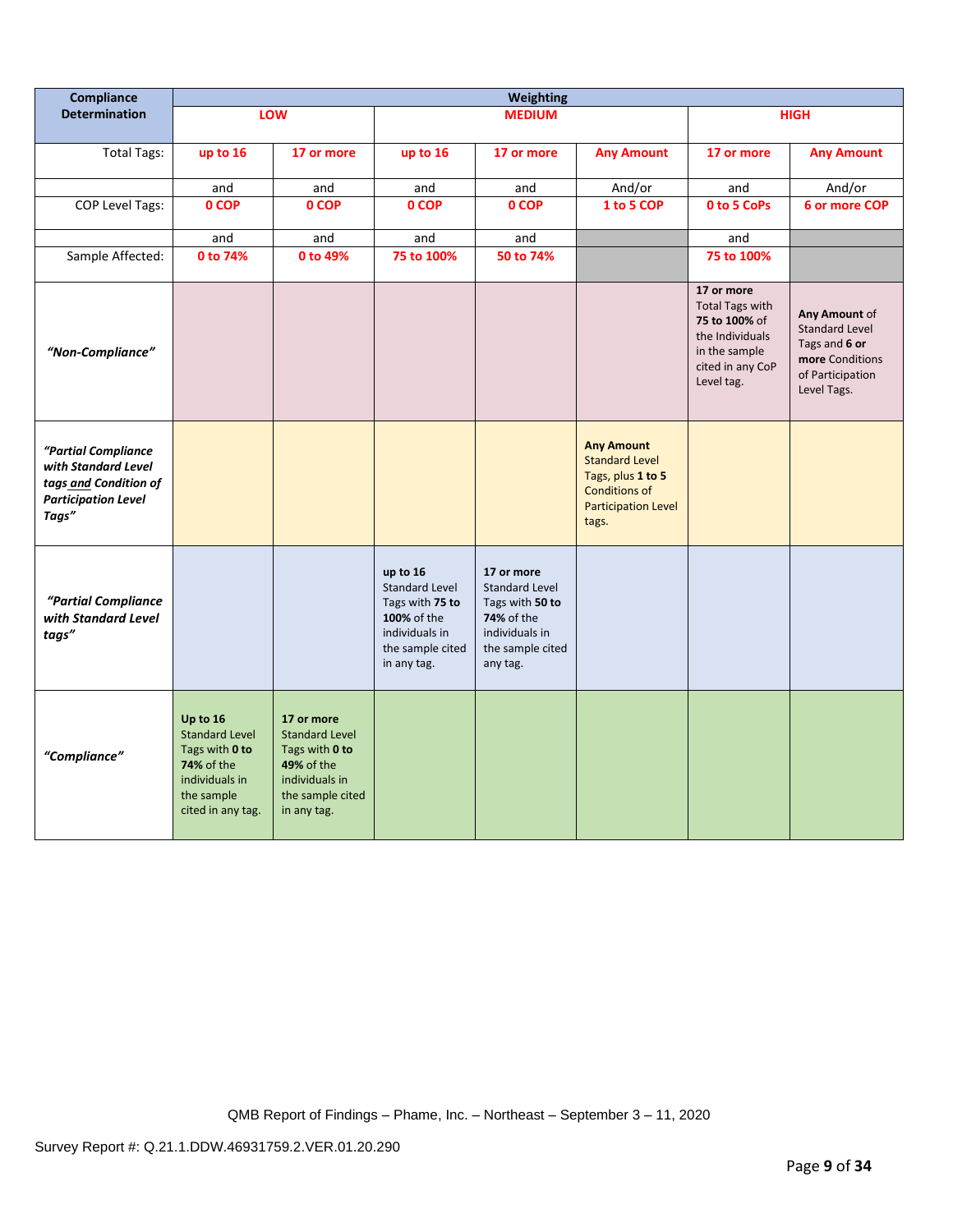| Agency:                     | <b>Phame, Inc - Northeast</b>                                                    |
|-----------------------------|----------------------------------------------------------------------------------|
| Program:                    | Developmental Disabilities Waiver                                                |
| Service:                    | 2018: Customized Community Supports and Community Integrated Employment Services |
| Survey Type:                | Verification                                                                     |
| <b>Routine Survey:</b>      | March 6 - 11, 2020                                                               |
| <b>Verification Survey:</b> | September 3 - 11, 2020                                                           |

| <b>Standard of Care</b>                                                                                                                                     | <b>Routine Survey Deficiencies</b><br>March 6 - 11, 2020 | <b>Verification Survey New and Repeat Deficiencies</b><br>September 3 - 11, 2020 |  |  |  |  |
|-------------------------------------------------------------------------------------------------------------------------------------------------------------|----------------------------------------------------------|----------------------------------------------------------------------------------|--|--|--|--|
| Service Domain: Service Plans: ISP Implementation - Services are delivered in accordance with the service plan, including type, scope, amount, duration and |                                                          |                                                                                  |  |  |  |  |
|                                                                                                                                                             | frequency specified in the service plan.                 |                                                                                  |  |  |  |  |
| Tag #1A08.3 Administrative Case File: Individual                                                                                                            | <b>Condition of Participation Level Deficiency</b>       | <b>Condition of Participation Level Deficiency</b>                               |  |  |  |  |
| <b>Service Plan / ISP Components</b>                                                                                                                        |                                                          |                                                                                  |  |  |  |  |
| <b>NMAC 7.26.5 SERVICE PLANS FOR</b>                                                                                                                        | After an analysis of the evidence it has been            | <b>New / Repeat Findings:</b>                                                    |  |  |  |  |
| INDIVIDUALS WITH DEVELOPMENTAL                                                                                                                              | determined there is a significant potential for a        |                                                                                  |  |  |  |  |
| DISABILITIES LIVING IN THE COMMUNITY.                                                                                                                       | negative outcome to occur.                               | After an analysis of the evidence it has been                                    |  |  |  |  |
|                                                                                                                                                             |                                                          | determined there is a significant potential for a                                |  |  |  |  |
| NMAC 7.26.5.12 DEVELOPMENT OF THE                                                                                                                           | Based on record review, the Agency did not               | negative outcome to occur.                                                       |  |  |  |  |
| <b>INDIVIDUAL SERVICE PLAN (ISP) -</b>                                                                                                                      | maintain a complete and confidential case file at the    |                                                                                  |  |  |  |  |
| <b>PARTICIPATION IN AND SCHEDULING OF</b>                                                                                                                   | administrative office for 5 of 5 individuals.            | Based on record review, the Agency did not                                       |  |  |  |  |
| <b>INTERDISCIPLINARY TEAM MEETINGS.</b>                                                                                                                     |                                                          | maintain a complete and confidential case file at the                            |  |  |  |  |
|                                                                                                                                                             | Review of the Agency administrative individual case      | administrative office for 3 of 3 individuals.                                    |  |  |  |  |
| NMAC 7.26.5.14 DEVELOPMENT OF THE                                                                                                                           | files revealed the following items were not found,       |                                                                                  |  |  |  |  |
| INDIVIDUAL SERVICE PLAN (ISP) - CONTENT                                                                                                                     | incomplete, and/or not current:                          | Review of the Agency administrative individual case                              |  |  |  |  |
| OF INDIVIDUAL SERVICE PLANS.                                                                                                                                |                                                          | files revealed the following items were not found,                               |  |  |  |  |
|                                                                                                                                                             | Addendum A:                                              | incomplete, and/or not current:                                                  |  |  |  |  |
| Developmental Disabilities (DD) Waiver Service                                                                                                              | • Not Found $(\#5, 6)$                                   |                                                                                  |  |  |  |  |
| Standards 2/26/2018; Re-Issue: 12/28/2018; Eff                                                                                                              |                                                          | <b>Addendum A:</b>                                                               |  |  |  |  |
| 1/1/2019                                                                                                                                                    | ISP Teaching and Support Strategies:                     | • Not Found $(H5)$                                                               |  |  |  |  |
| Chapter 6 Individual Service Plan: The CMS                                                                                                                  |                                                          |                                                                                  |  |  |  |  |
| requires a person-centered service plan for every                                                                                                           | Individual #1:                                           | <b>ISP Teaching and Support Strategies:</b>                                      |  |  |  |  |
| person receiving HCBS. The DD Waiver's person-                                                                                                              | TSS not found for the following Work / Learn;            |                                                                                  |  |  |  |  |
| centered service plan is the ISP.                                                                                                                           | Outcome Statement / Action Steps:                        | Individual #1:                                                                   |  |  |  |  |
|                                                                                                                                                             | "Staff will present tasks to "                           | TSS not found for the following Work / Learn;                                    |  |  |  |  |
| 6.5.2 ISP Revisions: The ISP is a dynamic                                                                                                                   |                                                          | Outcome Statement / Action Steps:                                                |  |  |  |  |
| document that changes with the person's desires,                                                                                                            | "will practice tasks."<br>$\bullet$                      | • "Staff will present tasks to "                                                 |  |  |  |  |
| circumstances, and need. IDT members must                                                                                                                   |                                                          |                                                                                  |  |  |  |  |
| collaborate and request an IDT meeting from the                                                                                                             | Individual #2:                                           | • "will practice tasks."                                                         |  |  |  |  |
| CM when a need to modify the ISP arises. The CM                                                                                                             | TSS not found for the following Work / Learn;            |                                                                                  |  |  |  |  |
| convenes the IDT within ten days of receipt of any                                                                                                          | Outcome Statement / Action Steps:                        | Individual #2:                                                                   |  |  |  |  |
|                                                                                                                                                             | • "I will organize parts / products."                    |                                                                                  |  |  |  |  |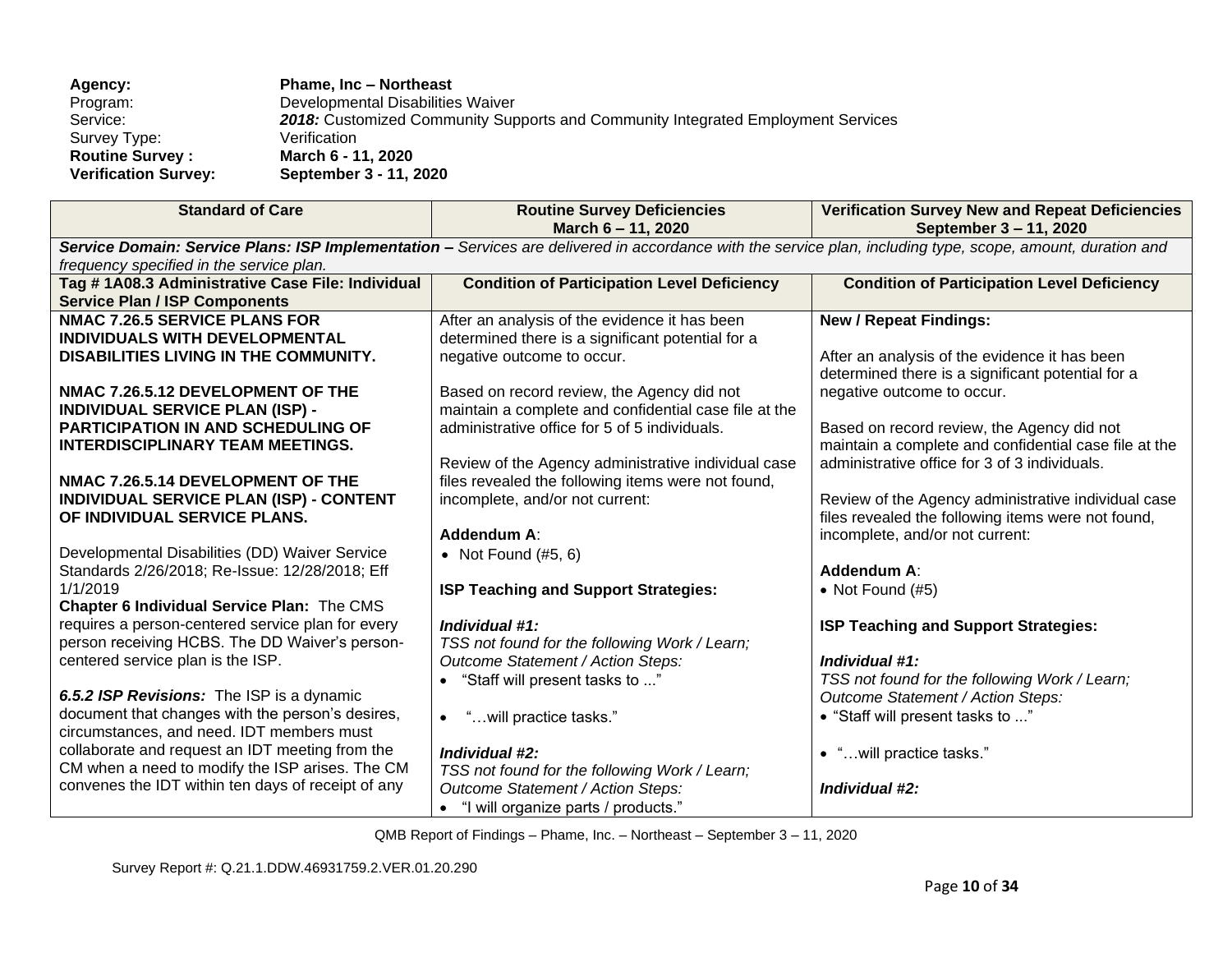reasonable request to convene the team, either in person or through teleconference.

**6.6 DDSD ISP Template:** The ISP must be written according to templates provided by the DDSD. Both children and adults have designated ISP templates. The ISP template includes Vision Statements, Desired Outcomes, a meeting participant signature page, an Addendum A (i.e. an acknowledgement of receipt of specific information) and other elements depending on the age of the individual. The ISP templates may be revised and reissued by DDSD to incorporate initiatives that improve person centered planning practices. Companion documents may also be issued by DDSD and be required for use in order to better demonstrate required elements of the PCP process and ISP development. The ISP is completed by the CM with the IDT input and must be completed according to the following requirements:

1. DD Waiver Provider Agencies should not recommend service type, frequency, and amount (except for required case management services) on an individual budget prior to the Vision Statement and Desired Outcomes being developed.

2. The person does not require IDT agreement/approval regarding his/her dreams, aspirations, and desired long-term outcomes.

3. When there is disagreement, the IDT is required to plan and resolve conflicts in a manner that promotes health, safety, and quality of life through consensus. Consensus means a state of general agreement that allows members to support the proposal, at least on a trial basis.

4. A signature page and/or documentation of participation by phone must be completed. 5. The CM must review a current Addendum A

and DHI ANE letter with the person and Court appointed guardian or parents of a minor, if applicable.

• "I will take apart computers."

## *Individual #4:*

*TSS not found for the following Work / Learn; Outcome Statement / Action Steps:* 

• "Staff will sign or verbalize activities."

*TSS not found for the following Work / Learn; Outcome Statement / Action Steps:* 

• "I will organize parts / products."

• "I will take apart computers."

Additionally, per Plan of Correction approved on 6/26/2020, "QAC to discuss findings with Quality Assurance committee quarterly." No evidence of quarterly Quality Assurance committee meeting was provided during the Verification Survey completed September 3 - 11, 2020. *(Note: Excel Spreadsheet provided by the agency did not include complete dates of File Reviews).*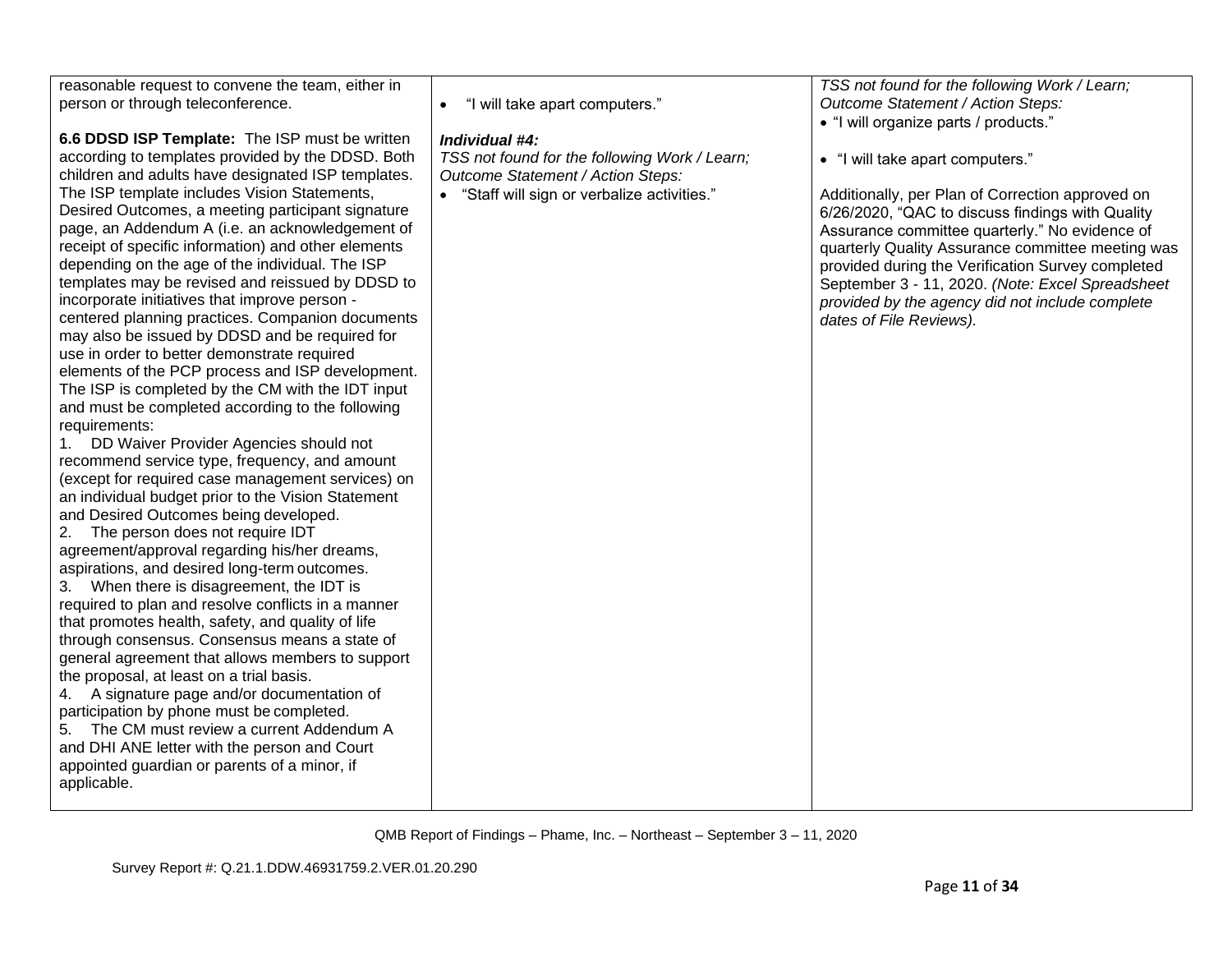| 6.6.3 Additional Requirements for Adults:<br>Because children have access to other funding<br>sources, a larger array of services are available to<br>adults than to children through the DD Waiver. (See<br>Chapter 7: Available Services and Individual Budget<br>Development). The ISP Template for adults is also<br>more extensive, including Action Plans, Teaching<br>and Support Strategies (TSS), Written Direct<br>Support Instructions (WDSI), and Individual Specific<br>Training (IST) requirements.                                                                                                                                                                                                                                                                                                                                   |  |
|-----------------------------------------------------------------------------------------------------------------------------------------------------------------------------------------------------------------------------------------------------------------------------------------------------------------------------------------------------------------------------------------------------------------------------------------------------------------------------------------------------------------------------------------------------------------------------------------------------------------------------------------------------------------------------------------------------------------------------------------------------------------------------------------------------------------------------------------------------|--|
| 6.6.3.1. Action Plan: Each Desired Outcome<br>requires an Action Plan. The Action Plan addresses<br>individual strengths and capabilities in reaching<br>Desired Outcomes. Multiple service types may be<br>included in the Action Plan under a single Desired<br>Outcome. Multiple Provider Agencies can and<br>should be contributing to Action Plans toward each<br>Desired Outcome.<br>1. Action Plans include actions the person will<br>take; not just actions the staff will take.<br>2. Action Plans delineate which activities will be<br>completed within one year.<br>3. Action Plans are completed through IDT<br>consensus during the ISP meeting.<br>4. Action Plans must indicate under "Responsible<br>Party" which DSP or service provider (i.e. Family<br>Living, CCS, etc.) are responsible for carrying out<br>the Action Step. |  |
| 6.6.3.2 Teaching and Supports Strategies (TSS)<br>and Written Direct Support Instructions (WDSI):<br>After the ISP meeting, IDT members conduct a task<br>analysis and assessments necessary to create<br>effective TSS and WDSI to support those Action<br>Plans that require this extra detail. All TSS and<br>WDSI should support the person in achieving<br>his/her Vision.<br>6.6.3.3 Individual Specific Training in the ISP:<br>The CM, with input from each DD Waiver Provider                                                                                                                                                                                                                                                                                                                                                              |  |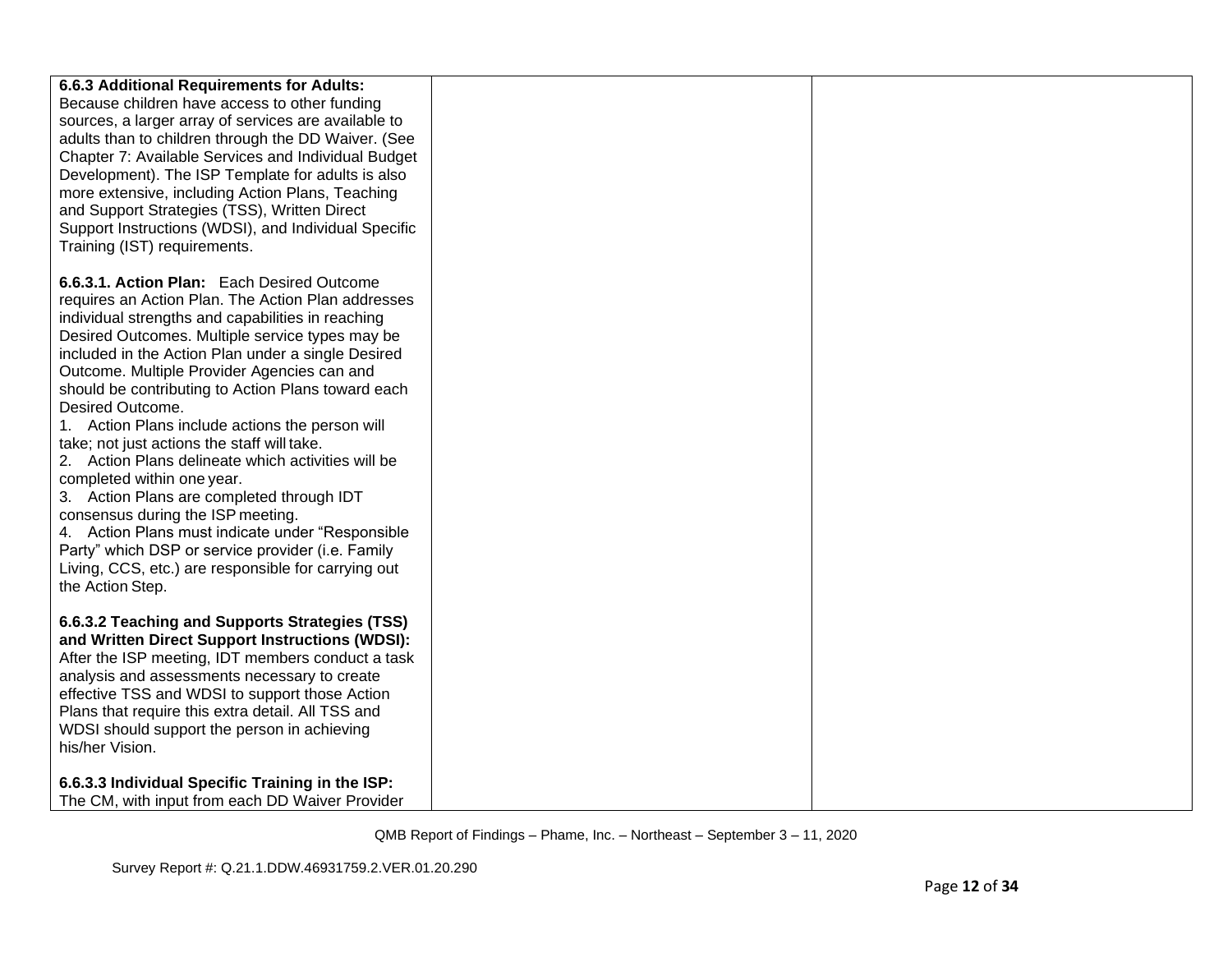| Agency at the annual ISP meeting, completes the       |  |
|-------------------------------------------------------|--|
| IST requirements section of the ISP form listing all  |  |
| training needs specific to the individual. Provider   |  |
| Agencies bring their proposed IST to the annual       |  |
| meeting. The IDT must reach a consensus about         |  |
| who needs to be trained, at what level (awareness,    |  |
| knowledge or skill), and within what timeframe. (See  |  |
| Chapter 17.10 Individual-Specific Training for more   |  |
| information about IST.)                               |  |
| 6.8 ISP Implementation and Monitoring: All DD         |  |
| Waiver Provider Agencies with a signed SFOC are       |  |
| required to provide services as detailed in the ISP.  |  |
| The ISP must be readily accessible to Provider        |  |
| Agencies on the approved budget. (See Chapter 20:     |  |
| Provider Documentation and Client Records.) CMs       |  |
| facilitate and maintain communication with the        |  |
| person, his/her representative, other IDT members,    |  |
| Provider Agencies, and relevant parties to ensure     |  |
| that the person receives the maximum benefit of       |  |
| his/her services and that revisions to the ISP are    |  |
| made as needed. All DD Waiver Provider Agencies       |  |
| are required to cooperate with monitoring activities  |  |
| conducted by the CM and the DOH. Provider             |  |
| Agencies are required to respond to issues at the     |  |
| individual level and agency level as described in     |  |
| Chapter 16: Qualified Provider Agencies.              |  |
| <b>Chapter 20: Provider Documentation and Client</b>  |  |
| Records: 20.2 Client Records Requirements: All        |  |
| DD Waiver Provider Agencies are required to create    |  |
| and maintain individual client records. The contents  |  |
| of client records vary depending on the unique        |  |
| needs of the person receiving services and the        |  |
| resultant information produced. The extent of         |  |
| documentation required for individual client records  |  |
| per service type depends on the location of the file, |  |
| the type of service being provided, and the           |  |
| information necessary.                                |  |
|                                                       |  |
|                                                       |  |
|                                                       |  |
|                                                       |  |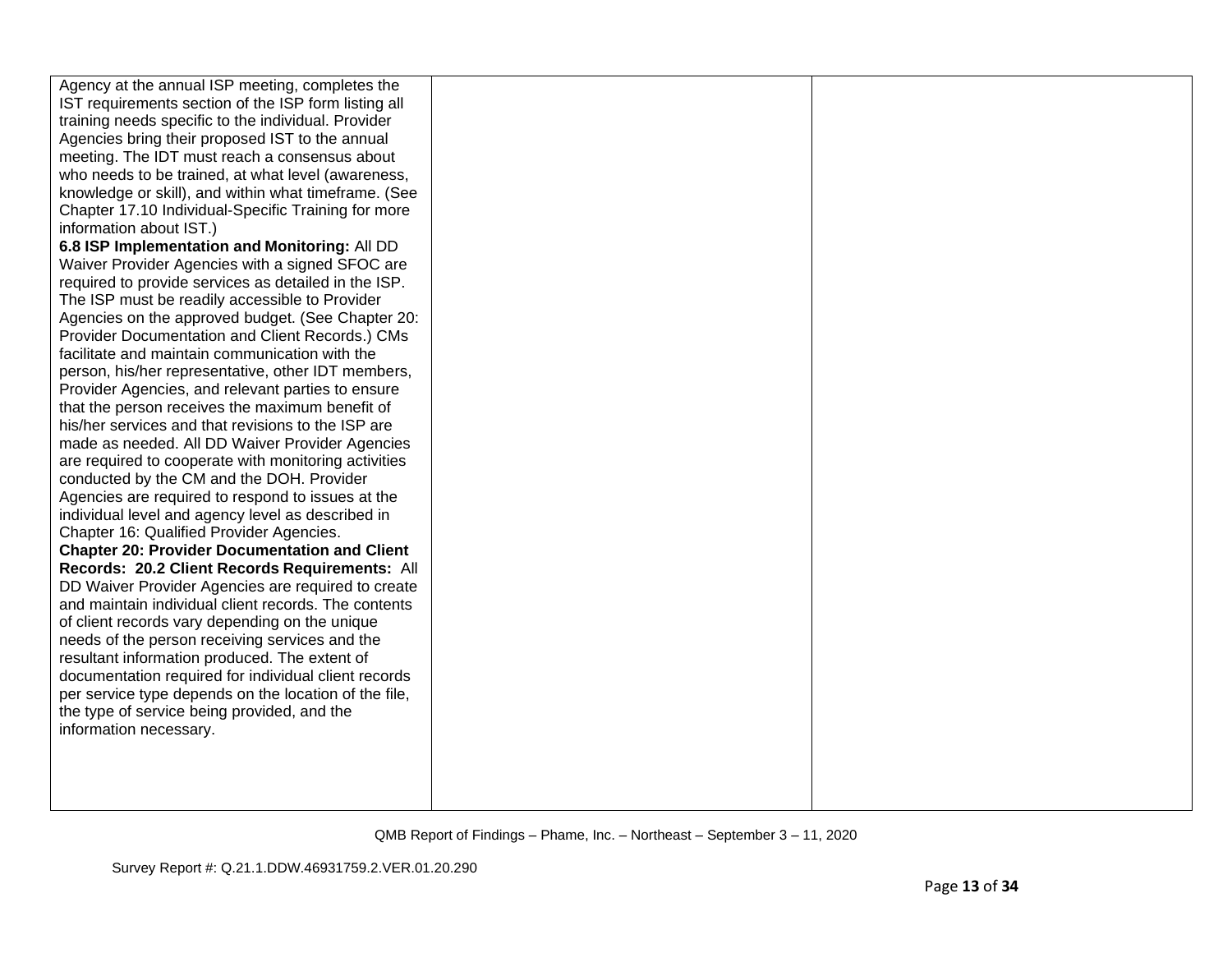| Tag # 1A32 Administrative Case File: Individual<br><b>Service Plan Implementation</b>                                                                                                                                                                                                                                                                                                                                                                                                                                                                                                                                                                                                                                                                                                                                                                                                                                                                                                                                                                                                                                                                                                                                                                                                                                                                                                                                                                                                                                                                                                                                                                                                                                                                                                                                                                                                                                                            | <b>Condition of Participation Level Deficiency</b>                                                                                                                                                                                                                                                                                                                                                                                                                                                                                                                                                                                                                                                                                                                                                                                                                                                                                                                                                                                                                                                                                                                                                                                                                                                                                                                                                                                           | <b>Condition of Participation Level Deficiency</b>                                                                                                                                                                                                                                                                                                                                                                                                                                                                                                                                                                                         |
|--------------------------------------------------------------------------------------------------------------------------------------------------------------------------------------------------------------------------------------------------------------------------------------------------------------------------------------------------------------------------------------------------------------------------------------------------------------------------------------------------------------------------------------------------------------------------------------------------------------------------------------------------------------------------------------------------------------------------------------------------------------------------------------------------------------------------------------------------------------------------------------------------------------------------------------------------------------------------------------------------------------------------------------------------------------------------------------------------------------------------------------------------------------------------------------------------------------------------------------------------------------------------------------------------------------------------------------------------------------------------------------------------------------------------------------------------------------------------------------------------------------------------------------------------------------------------------------------------------------------------------------------------------------------------------------------------------------------------------------------------------------------------------------------------------------------------------------------------------------------------------------------------------------------------------------------------|----------------------------------------------------------------------------------------------------------------------------------------------------------------------------------------------------------------------------------------------------------------------------------------------------------------------------------------------------------------------------------------------------------------------------------------------------------------------------------------------------------------------------------------------------------------------------------------------------------------------------------------------------------------------------------------------------------------------------------------------------------------------------------------------------------------------------------------------------------------------------------------------------------------------------------------------------------------------------------------------------------------------------------------------------------------------------------------------------------------------------------------------------------------------------------------------------------------------------------------------------------------------------------------------------------------------------------------------------------------------------------------------------------------------------------------------|--------------------------------------------------------------------------------------------------------------------------------------------------------------------------------------------------------------------------------------------------------------------------------------------------------------------------------------------------------------------------------------------------------------------------------------------------------------------------------------------------------------------------------------------------------------------------------------------------------------------------------------------|
| NMAC 7.26.5.16.C and D Development of the ISP.<br>Implementation of the ISP. The ISP shall be<br>implemented according to the timelines determined<br>by the IDT and as specified in the ISP for each<br>stated desired outcomes and action plan.<br>C. The IDT shall review and discuss information and<br>recommendations with the individual, with the goal<br>of supporting the individual in attaining desired<br>outcomes. The IDT develops an ISP based upon<br>the individual's personal vision statement, strengths,<br>needs, interests and preferences. The ISP is a<br>dynamic document, revised periodically, as needed,<br>and amended to reflect progress towards personal<br>goals and achievements consistent with the<br>individual's future vision. This regulation is<br>consistent with standards established for individual<br>plan development as set forth by the commission on<br>the accreditation of rehabilitation facilities (CARF)<br>and/or other program accreditation approved and<br>adopted by the developmental disabilities division<br>and the department of health. It is the policy of the<br>developmental disabilities division (DDD), that to the<br>extent permitted by funding, each individual receive<br>supports and services that will assist and encourage<br>independence and productivity in the community and<br>attempt to prevent regression or loss of current<br>capabilities. Services and supports include<br>specialized and/or generic services, training,<br>education and/or treatment as determined by the<br>IDT and documented in the ISP.<br>D. The intent is to provide choice and obtain<br>opportunities for individuals to live, work and play<br>with full participation in their communities. The<br>following principles provide direction and purpose in<br>planning for individuals with developmental<br>disabilities. [05/03/94; 01/15/97; Recompiled<br>10/31/01] | After an analysis of the evidence it has been<br>determined there is a significant potential for a<br>negative outcome to occur.<br>Based on administrative record review the Agency<br>did not implement the ISP according to the timelines<br>determined by the IDT and as specified in the ISP<br>for each stated desired outcomes and action plan for<br>1 of 5 individuals.<br>As indicated by Individuals ISP the following was<br>found with regards to the implementation of ISP<br>Outcomes:<br><b>Customized Community Supports Data</b><br><b>Collection/Data Tracking/Progress with regards</b><br>to ISP Outcomes:<br>Individual #5<br>• None found regarding: Fun Outcome/Action Step:<br>"Choose the exercise I want (i.e. rock climbing,<br>bike riding, running)" for 11/2019 - 1/2020. Action<br>step is to be completed 3 times per month.<br>• None found regarding: Fun Outcome/Action Step:<br>"Do the exercise I have chosen for 30 min" for<br>11/2019 - 1/2020. Action step is to be completed<br>3 times per month.<br>• None found regarding: Fun Outcome/Action Step:<br>"Do the exercise I have chosen for 60 min with<br>one break" for 11/2019 - 1/2020. Action step is to<br>be completed 3 times per month.<br>• None found regarding: Fun Outcome/Action Step:<br>"Do the exercise I have chosen for 90 min with<br>two breaks" for 11/2019 - 1/2020. Action step is to<br>be completed 3 times per month. | <b>New / Repeat Findings:</b><br>Based on administrative record review, the Agency<br>did not implement the ISP according to the timelines<br>determined by the IDT and as specified in the ISP<br>for each stated desired outcomes and action plan for<br>1 of 3 individuals.<br>Per Plan of Correction approved on 6/26/2020,<br>"Director will review tracking of outcomes daily."<br>No evidence of daily outcome tracking was<br>provided for Individual #5 during the Verification<br>Survey.<br>Per written statement from #501, "Due to COVID -<br>19, Phame, Inc. has been closed since 3/17/2020;<br>unable to work on outcome." |
|                                                                                                                                                                                                                                                                                                                                                                                                                                                                                                                                                                                                                                                                                                                                                                                                                                                                                                                                                                                                                                                                                                                                                                                                                                                                                                                                                                                                                                                                                                                                                                                                                                                                                                                                                                                                                                                                                                                                                  |                                                                                                                                                                                                                                                                                                                                                                                                                                                                                                                                                                                                                                                                                                                                                                                                                                                                                                                                                                                                                                                                                                                                                                                                                                                                                                                                                                                                                                              |                                                                                                                                                                                                                                                                                                                                                                                                                                                                                                                                                                                                                                            |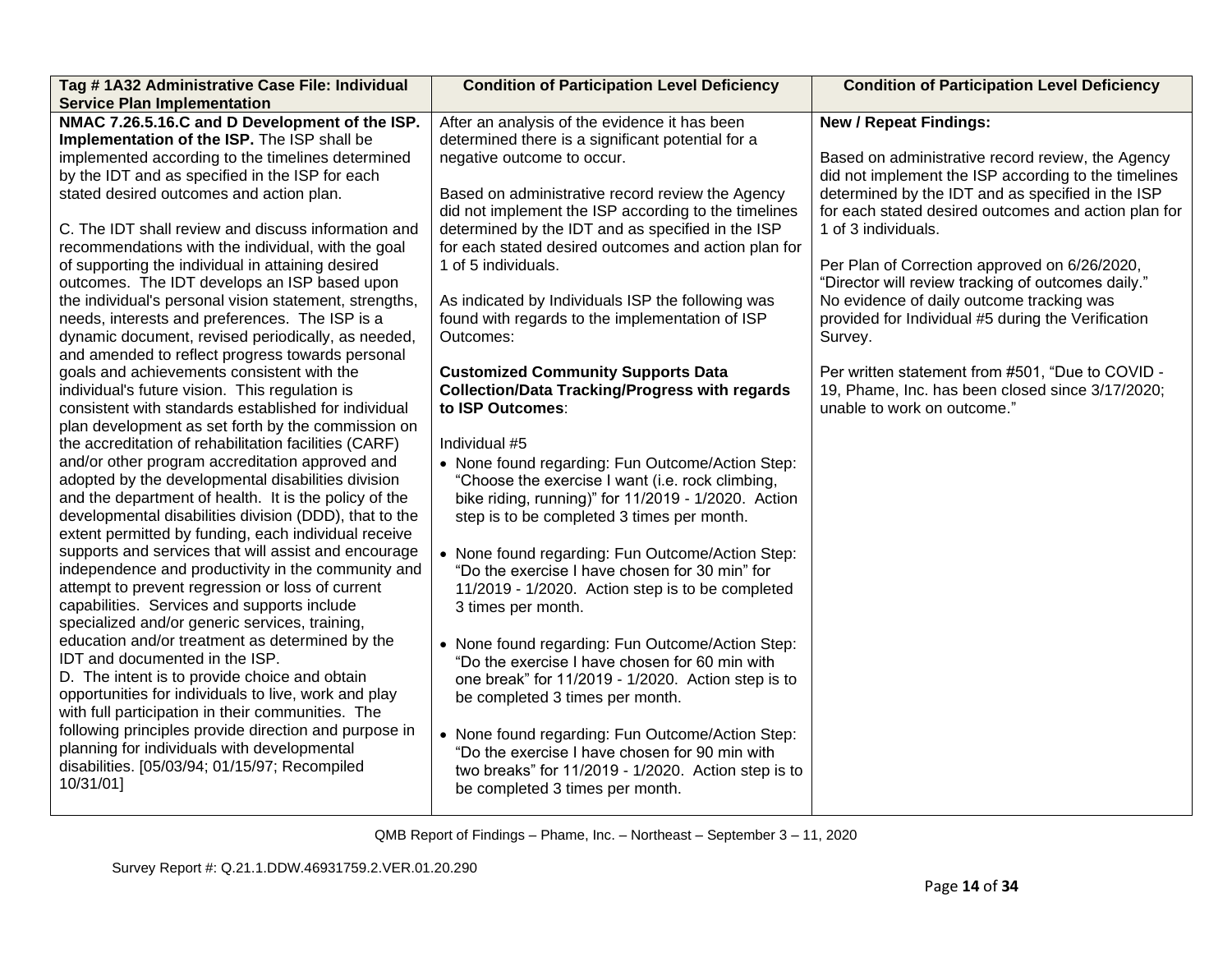| Developmental Disabilities (DD) Waiver Service        |  |
|-------------------------------------------------------|--|
| Standards 2/26/2018; Re-Issue: 12/28/2018; Eff        |  |
| 1/1/2019                                              |  |
| Chapter 6: Individual Service Plan (ISP)              |  |
| 6.8 ISP Implementation and Monitoring: All DD         |  |
| Waiver Provider Agencies with a signed SFOC are       |  |
| required to provide services as detailed in the ISP.  |  |
| The ISP must be readily accessible to Provider        |  |
| Agencies on the approved budget. (See Chapter 20:     |  |
| Provider Documentation and Client Records.) CMs       |  |
| facilitate and maintain communication with the        |  |
| person, his/her representative, other IDT members,    |  |
| Provider Agencies, and relevant parties to ensure     |  |
| that the person receives the maximum benefit of       |  |
| his/her services and that revisions to the ISP are    |  |
| made as needed. All DD Waiver Provider Agencies       |  |
| are required to cooperate with monitoring activities  |  |
| conducted by the CM and the DOH. Provider             |  |
| Agencies are required to respond to issues at the     |  |
| individual level and agency level as described in     |  |
| Chapter 16: Qualified Provider Agencies.              |  |
|                                                       |  |
| <b>Chapter 20: Provider Documentation and Client</b>  |  |
| Records 20.2 Client Records Requirements: All         |  |
| DD Waiver Provider Agencies are required to create    |  |
| and maintain individual client records. The contents  |  |
| of client records vary depending on the unique        |  |
| needs of the person receiving services and the        |  |
| resultant information produced. The extent of         |  |
| documentation required for individual client records  |  |
| per service type depends on the location of the file, |  |
| the type of service being provided, and the           |  |
| information necessary.                                |  |
| DD Waiver Provider Agencies are required to           |  |
| adhere to the following:                              |  |
| 1.<br>Client records must contain all documents       |  |
| essential to the service being provided and essential |  |
| to ensuring the health and safety of the person       |  |
| during the provision of the service.                  |  |
| Provider Agencies must have readily                   |  |
| accessible records in home and community settings     |  |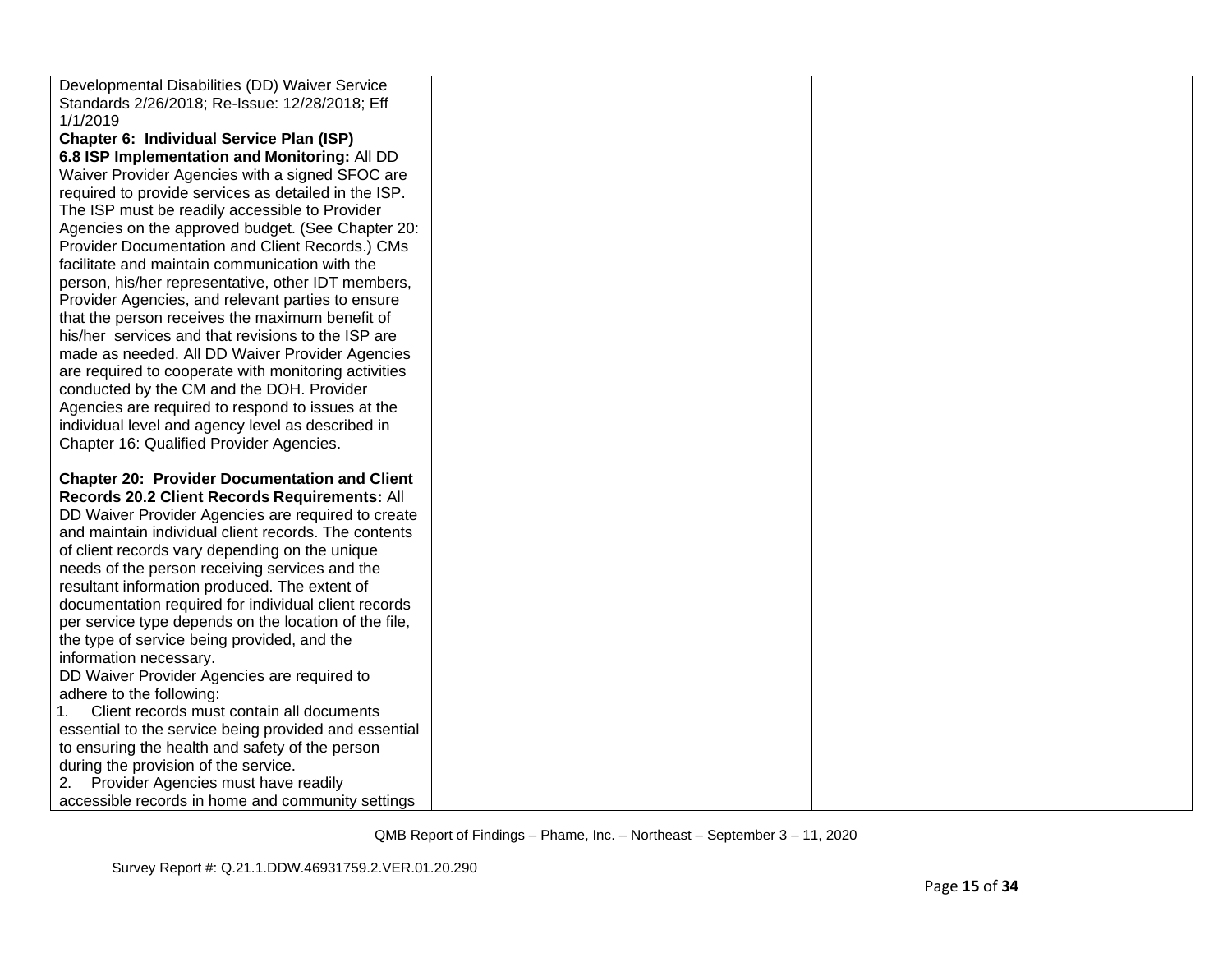| system using computers or mobile devices is<br>acceptable.<br>3. Provider Agencies are responsible for ensuring<br>that all plans created by nurses, RDs, therapists or<br>BSCs are present in all needed settings.<br>Provider Agencies must maintain records of all<br>4.<br>documents produced by agency personnel or<br>contractors on behalf of each person, including any<br>routine notes or data, annual assessments, semi-<br>annual reports, evidence of training<br>provided/received, progress notes, and any other<br>interactions for which billing is generated.<br>5.<br>Each Provider Agency is responsible for<br>maintaining the daily or other contact notes<br>documenting the nature and frequency of service<br>delivery, as well as data tracking only for the<br>services provided by their agency.<br>6. The current Client File Matrix found in<br>Appendix A Client File Matrix details the minimum<br>requirements for records to be stored in agency<br>office files, the delivery site, or with DSP while<br>providing services in the community.<br>All records pertaining to JCMs must be retained<br>7.<br>permanently and must be made available to DDSD<br>upon request, upon the termination or expiration of<br>a provider agreement, or upon provider withdrawal<br>from services. |  |  |
|---------------------------------------------------------------------------------------------------------------------------------------------------------------------------------------------------------------------------------------------------------------------------------------------------------------------------------------------------------------------------------------------------------------------------------------------------------------------------------------------------------------------------------------------------------------------------------------------------------------------------------------------------------------------------------------------------------------------------------------------------------------------------------------------------------------------------------------------------------------------------------------------------------------------------------------------------------------------------------------------------------------------------------------------------------------------------------------------------------------------------------------------------------------------------------------------------------------------------------------------------------------------------------------------------------------------------|--|--|
|---------------------------------------------------------------------------------------------------------------------------------------------------------------------------------------------------------------------------------------------------------------------------------------------------------------------------------------------------------------------------------------------------------------------------------------------------------------------------------------------------------------------------------------------------------------------------------------------------------------------------------------------------------------------------------------------------------------------------------------------------------------------------------------------------------------------------------------------------------------------------------------------------------------------------------------------------------------------------------------------------------------------------------------------------------------------------------------------------------------------------------------------------------------------------------------------------------------------------------------------------------------------------------------------------------------------------|--|--|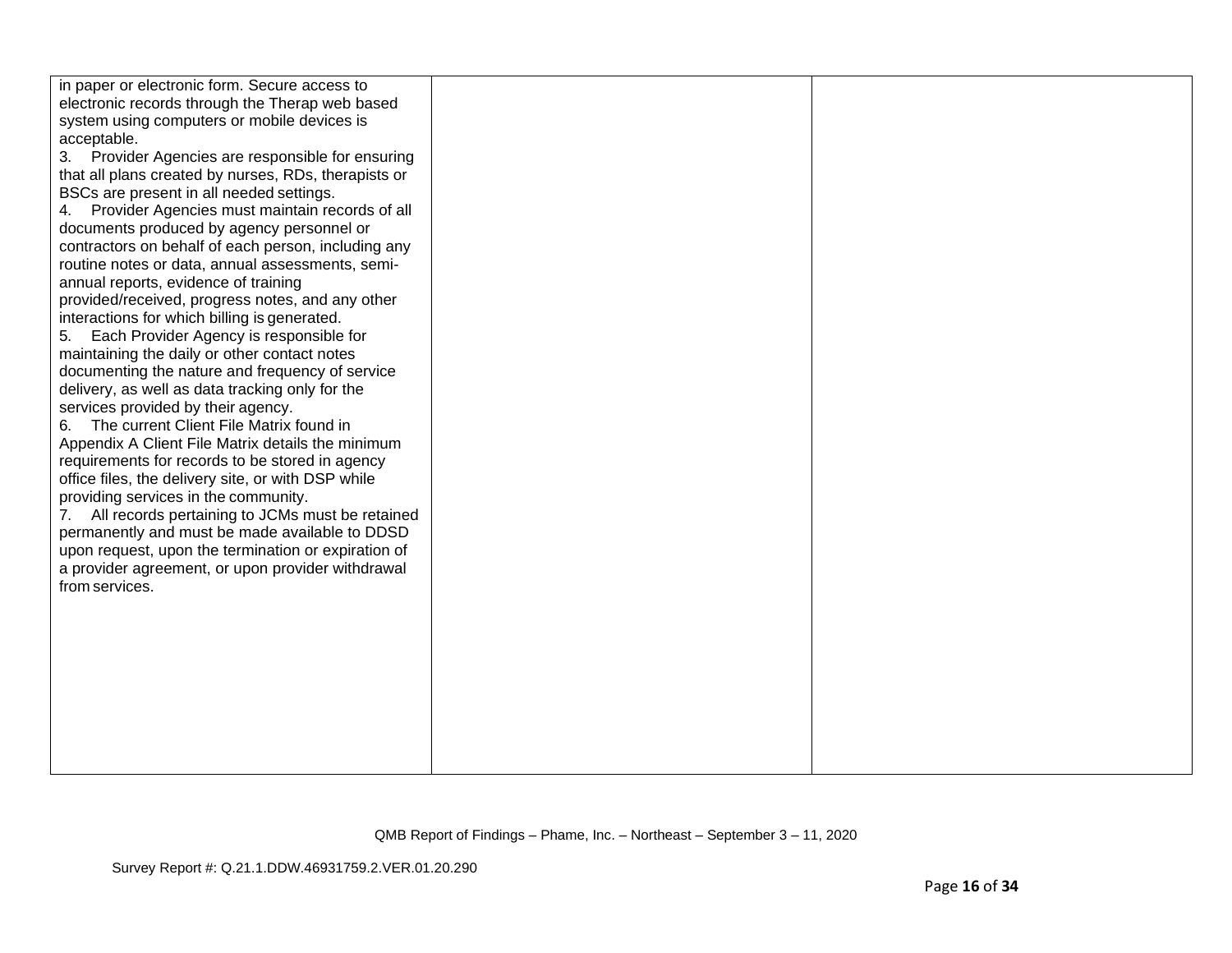| Tag # 1A32.1 Administrative Case File: Individual                                                                                                                                                                                                                                                                                                                                                                                                                                                                                                                                                                                                                                                                                                                                                                                                                                                                                                                                                                                                                                                                                                                                                                                                                                                                                                                                        | <b>Standard Level Deficiency</b>                                                                                                                                                                                                                                                                                                                                                                                                                                                                                                                                                                                                                                                                                                                                                                                                                                                                                                                                                                           | <b>Standard Level Deficiency</b>                                                                                                                                                                                                                                                                                                                                                                                                                                     |
|------------------------------------------------------------------------------------------------------------------------------------------------------------------------------------------------------------------------------------------------------------------------------------------------------------------------------------------------------------------------------------------------------------------------------------------------------------------------------------------------------------------------------------------------------------------------------------------------------------------------------------------------------------------------------------------------------------------------------------------------------------------------------------------------------------------------------------------------------------------------------------------------------------------------------------------------------------------------------------------------------------------------------------------------------------------------------------------------------------------------------------------------------------------------------------------------------------------------------------------------------------------------------------------------------------------------------------------------------------------------------------------|------------------------------------------------------------------------------------------------------------------------------------------------------------------------------------------------------------------------------------------------------------------------------------------------------------------------------------------------------------------------------------------------------------------------------------------------------------------------------------------------------------------------------------------------------------------------------------------------------------------------------------------------------------------------------------------------------------------------------------------------------------------------------------------------------------------------------------------------------------------------------------------------------------------------------------------------------------------------------------------------------------|----------------------------------------------------------------------------------------------------------------------------------------------------------------------------------------------------------------------------------------------------------------------------------------------------------------------------------------------------------------------------------------------------------------------------------------------------------------------|
|                                                                                                                                                                                                                                                                                                                                                                                                                                                                                                                                                                                                                                                                                                                                                                                                                                                                                                                                                                                                                                                                                                                                                                                                                                                                                                                                                                                          |                                                                                                                                                                                                                                                                                                                                                                                                                                                                                                                                                                                                                                                                                                                                                                                                                                                                                                                                                                                                            |                                                                                                                                                                                                                                                                                                                                                                                                                                                                      |
| Service Plan Implementation (Not Completed at<br><b>Frequency)</b><br>NMAC 7.26.5.16.C and D Development of the ISP.<br>Implementation of the ISP. The ISP shall be<br>implemented according to the timelines determined by<br>the IDT and as specified in the ISP for each stated<br>desired outcomes and action plan.<br>C. The IDT shall review and discuss information and<br>recommendations with the individual, with the goal of<br>supporting the individual in attaining desired outcomes.<br>The IDT develops an ISP based upon the individual's<br>personal vision statement, strengths, needs, interests                                                                                                                                                                                                                                                                                                                                                                                                                                                                                                                                                                                                                                                                                                                                                                     | Based on administrative record review, the Agency<br>did not implement the ISP according to the timelines<br>determined by the IDT and as specified in the ISP<br>for each stated desired outcomes and action plan for<br>3 of 5 individuals.<br>As indicated by Individuals ISP the following was<br>found with regards to the implementation of ISP<br>Outcomes:                                                                                                                                                                                                                                                                                                                                                                                                                                                                                                                                                                                                                                         | <b>New / Repeat Findings:</b><br>Based on administrative record review, the Agency<br>did not implement the ISP according to the timelines<br>determined by the IDT and as specified in the ISP<br>for each stated desired outcomes and action plan for<br>2 of 3 individuals.<br>Per Plan of Correction approved on 6/26/2020,<br>"Director to review daily and end of week; to train                                                                               |
| and preferences. The ISP is a dynamic document,<br>revised periodically, as needed, and amended to reflect<br>progress towards personal goals and achievements<br>consistent with the individual's future vision. This<br>regulation is consistent with standards established for<br>individual plan development as set forth by the<br>commission on the accreditation of rehabilitation<br>facilities (CARF) and/or other program accreditation<br>approved and adopted by the developmental<br>disabilities division and the department of health. It is<br>the policy of the developmental disabilities division<br>(DDD), that to the extent permitted by funding, each<br>individual receive supports and services that will assist<br>and encourage independence and productivity in the<br>community and attempt to prevent regression or loss of<br>current capabilities. Services and supports include<br>specialized and/or generic services, training, education<br>and/or treatment as determined by the IDT and<br>documented in the ISP.<br>D. The intent is to provide choice and obtain<br>opportunities for individuals to live, work and play with<br>full participation in their communities. The following<br>principles provide direction and purpose in planning for<br>individuals with developmental disabilities. [05/03/94;<br>01/15/97; Recompiled 10/31/01] | <b>Customized Community Supports Data</b><br><b>Collection/Data Tracking/Progress with regards</b><br>to ISP Outcomes:<br>Individual #2<br>• According to the Work Outcome; Action Step for "I<br>will organize parts / products" is to be completed 2<br>times per week. Evidence found indicated it was<br>not being completed at the required frequency as<br>indicated in the ISP for $11/2019 - 1/2020$ .<br>• According to the Work Outcome; Action Step for "I<br>will take apart computers" is to be completed 2<br>times per week. Evidence found indicated it was<br>not being completed at the required frequency as<br>indicated in the ISP for 11/2019 - 1/2020.<br>Individual #5<br>• According to Fun Outcome; Action Step for "Do<br>the exercise I have chosen for 2 hrs with two<br>breaks" is to be completed 3 times per month.<br>Evidence found indicated it was not being<br>completed at the required frequency as indicated<br>in the ISP for 11/2019 - 12/2019.<br>Individual #6 | staff to complete task correctly initially and as<br>needed; to discipline DSP after 2 <sup>nd</sup> attempt<br>incorrect." No evidence of daily, weekly reviews,<br>and training was provided. No evidence was<br>provided indicating tracking was addressed for<br>individual #2, 5 during the Verification Survey.<br>Per written statement from #501, "Due to COVID -<br>19, Phame, Inc. has been closed since 3/17/2020;<br>unable to review progress or data." |
|                                                                                                                                                                                                                                                                                                                                                                                                                                                                                                                                                                                                                                                                                                                                                                                                                                                                                                                                                                                                                                                                                                                                                                                                                                                                                                                                                                                          | • According to the Work Outcome; Action Step for<br>will choose class" is to be completed 2 times                                                                                                                                                                                                                                                                                                                                                                                                                                                                                                                                                                                                                                                                                                                                                                                                                                                                                                          |                                                                                                                                                                                                                                                                                                                                                                                                                                                                      |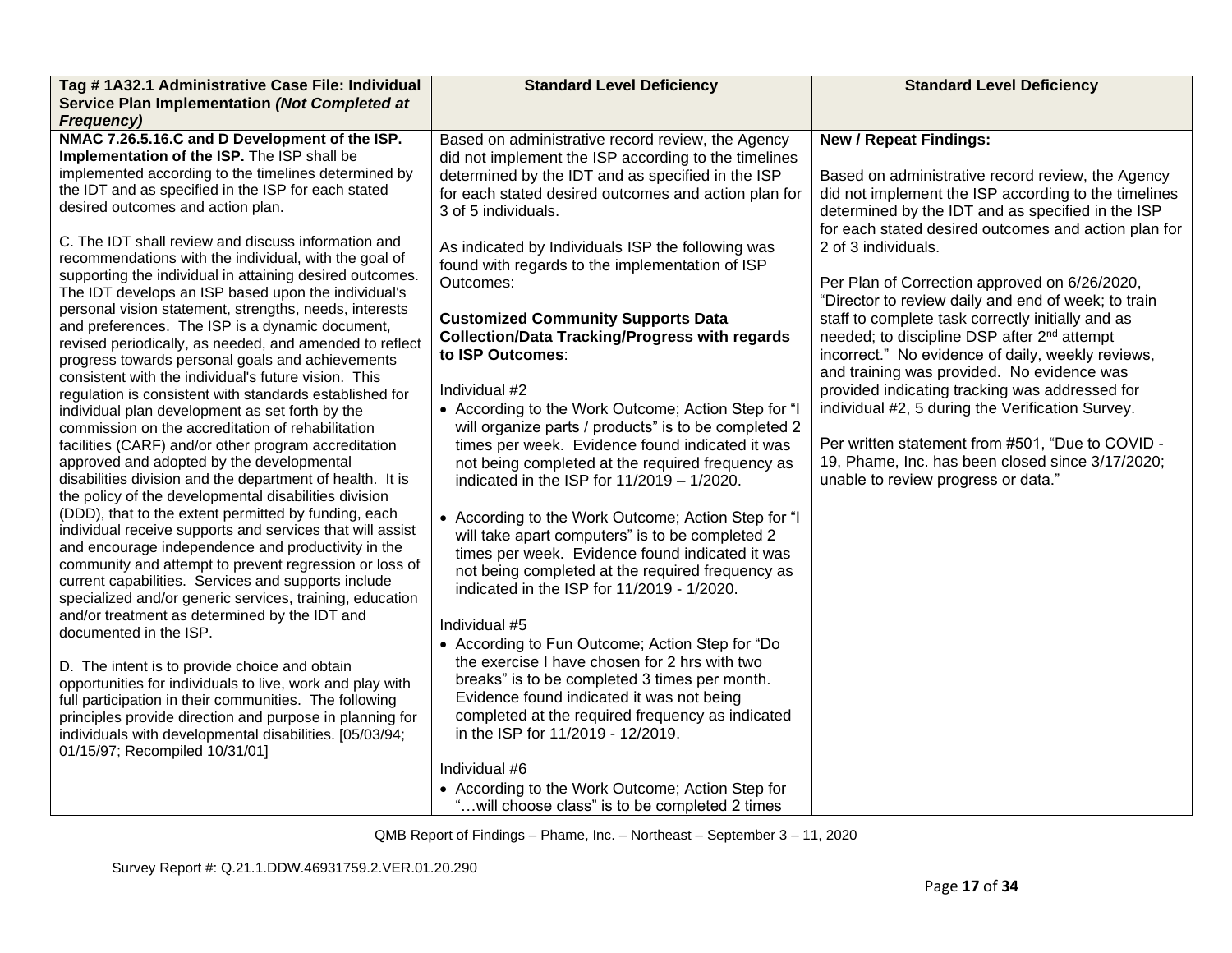| Developmental Disabilities (DD) Waiver Service<br>Standards 2/26/2018; Re-Issue: 12/28/2018; Eff<br>1/1/2019<br>Chapter 6: Individual Service Plan (ISP)<br>6.8 ISP Implementation and Monitoring: All DD<br>Waiver Provider Agencies with a signed SFOC are<br>required to provide services as detailed in the ISP. The<br>ISP must be readily accessible to Provider Agencies on<br>the approved budget. (See Chapter 20: Provider<br>Documentation and Client Records.) CMs facilitate and<br>maintain communication with the person, his/her<br>representative, other IDT members, Provider Agencies,<br>and relevant parties to ensure that the person receives<br>the maximum benefit of his/her services and that<br>revisions to the ISP are made as needed. All DD<br>Waiver Provider Agencies are required to cooperate<br>with monitoring activities conducted by the CM and the<br>DOH. Provider Agencies are required to respond to<br>issues at the individual level and agency level as<br>described in Chapter 16: Qualified Provider Agencies.                                                                                                                                                                  | per week. Evidence found indicated it was not<br>being completed at the required frequency as<br>indicated in the ISP for 11/2019 - 1/2020.<br>• According to the Work Outcome; Action Step for<br>" will attend class" is to be completed 2 times per<br>week. Evidence found indicated it was not being<br>completed at the required frequency as indicated<br>in the ISP for 11/2019 - 1/2020. |  |
|----------------------------------------------------------------------------------------------------------------------------------------------------------------------------------------------------------------------------------------------------------------------------------------------------------------------------------------------------------------------------------------------------------------------------------------------------------------------------------------------------------------------------------------------------------------------------------------------------------------------------------------------------------------------------------------------------------------------------------------------------------------------------------------------------------------------------------------------------------------------------------------------------------------------------------------------------------------------------------------------------------------------------------------------------------------------------------------------------------------------------------------------------------------------------------------------------------------------------------|---------------------------------------------------------------------------------------------------------------------------------------------------------------------------------------------------------------------------------------------------------------------------------------------------------------------------------------------------------------------------------------------------|--|
|                                                                                                                                                                                                                                                                                                                                                                                                                                                                                                                                                                                                                                                                                                                                                                                                                                                                                                                                                                                                                                                                                                                                                                                                                                  |                                                                                                                                                                                                                                                                                                                                                                                                   |  |
| <b>Chapter 20: Provider Documentation and Client</b><br>Records 20.2 Client Records Requirements: All DD<br>Waiver Provider Agencies are required to create and<br>maintain individual client records. The contents of client<br>records vary depending on the unique needs of the<br>person receiving services and the resultant information<br>produced. The extent of documentation required for<br>individual client records per service type depends on<br>the location of the file, the type of service being<br>provided, and the information necessary.<br>DD Waiver Provider Agencies are required to adhere to<br>the following:<br>8.<br>Client records must contain all documents<br>essential to the service being provided and essential to<br>ensuring the health and safety of the person during the<br>provision of the service.<br>Provider Agencies must have readily accessible<br>9.<br>records in home and community settings in paper or<br>electronic form. Secure access to electronic records<br>through the Therap web based system using<br>computers or mobile devices is acceptable.<br>10. Provider Agencies are responsible for ensuring<br>that all plans created by nurses, RDs, therapists or |                                                                                                                                                                                                                                                                                                                                                                                                   |  |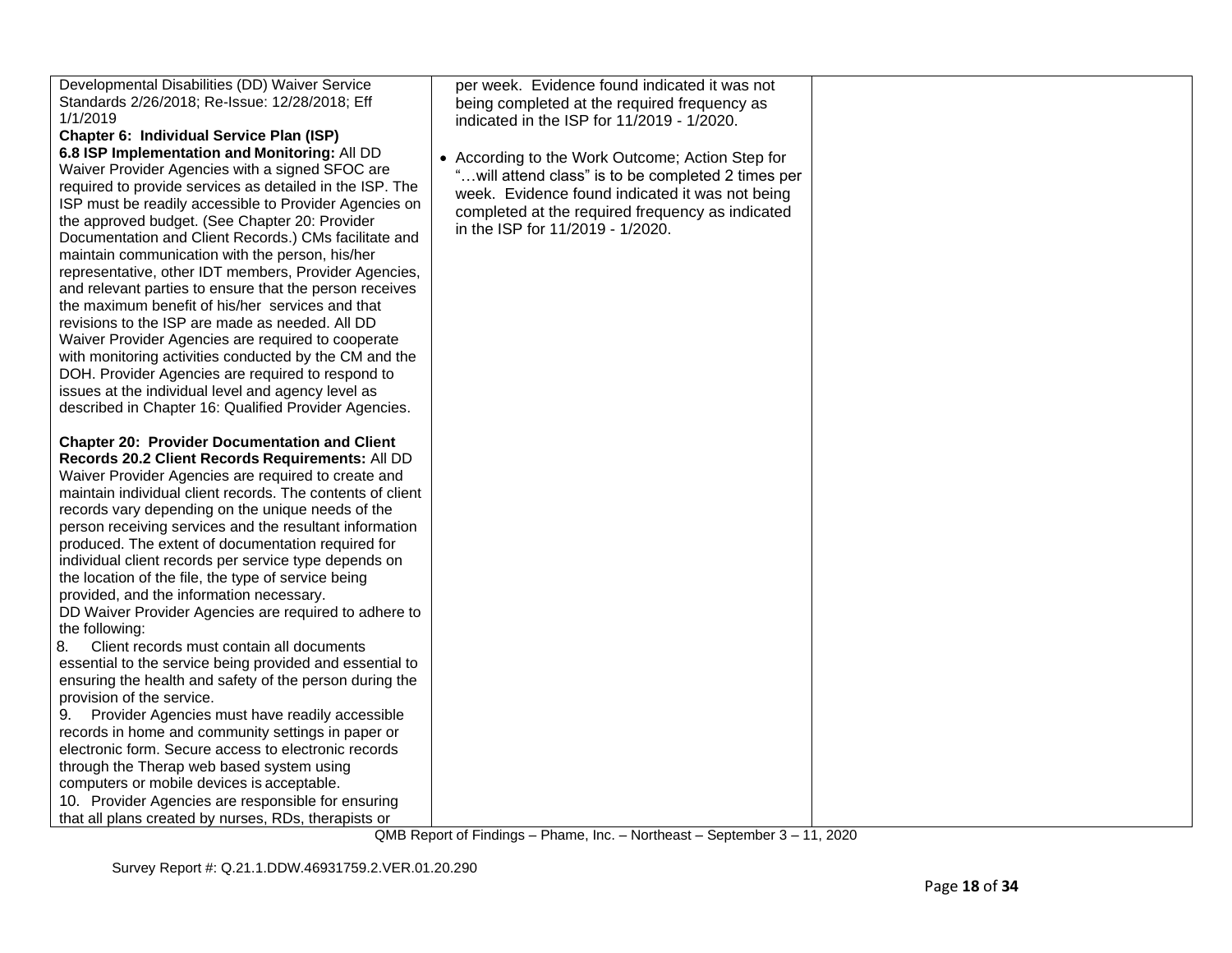| BSCs are present in all needed settings.<br>11. Provider Agencies must maintain records of all<br>documents produced by agency personnel or<br>contractors on behalf of each person, including any<br>routine notes or data, annual assessments, semi- |
|--------------------------------------------------------------------------------------------------------------------------------------------------------------------------------------------------------------------------------------------------------|
|                                                                                                                                                                                                                                                        |
|                                                                                                                                                                                                                                                        |
|                                                                                                                                                                                                                                                        |
|                                                                                                                                                                                                                                                        |
| annual reports, evidence of training provided/received,                                                                                                                                                                                                |
| progress notes, and any other interactions for which                                                                                                                                                                                                   |
| billing is generated.                                                                                                                                                                                                                                  |
| 12. Each Provider Agency is responsible for                                                                                                                                                                                                            |
| maintaining the daily or other contact notes                                                                                                                                                                                                           |
| documenting the nature and frequency of service                                                                                                                                                                                                        |
| delivery, as well as data tracking only for the services                                                                                                                                                                                               |
| provided by their agency.                                                                                                                                                                                                                              |
| 13. The current Client File Matrix found in Appendix A                                                                                                                                                                                                 |
| Client File Matrix details the minimum requirements for                                                                                                                                                                                                |
| records to be stored in agency office files, the delivery                                                                                                                                                                                              |
| site, or with DSP while providing services in the                                                                                                                                                                                                      |
| community.                                                                                                                                                                                                                                             |
| 14. All records pertaining to JCMs must be retained                                                                                                                                                                                                    |
| permanently and must be made available to DDSD                                                                                                                                                                                                         |
| upon request, upon the termination or expiration of a                                                                                                                                                                                                  |
| provider agreement, or upon provider withdrawal from                                                                                                                                                                                                   |
| services.                                                                                                                                                                                                                                              |
|                                                                                                                                                                                                                                                        |
|                                                                                                                                                                                                                                                        |
|                                                                                                                                                                                                                                                        |
|                                                                                                                                                                                                                                                        |
|                                                                                                                                                                                                                                                        |
|                                                                                                                                                                                                                                                        |
|                                                                                                                                                                                                                                                        |
|                                                                                                                                                                                                                                                        |
|                                                                                                                                                                                                                                                        |
|                                                                                                                                                                                                                                                        |
|                                                                                                                                                                                                                                                        |
|                                                                                                                                                                                                                                                        |
|                                                                                                                                                                                                                                                        |
|                                                                                                                                                                                                                                                        |
|                                                                                                                                                                                                                                                        |
|                                                                                                                                                                                                                                                        |
|                                                                                                                                                                                                                                                        |
|                                                                                                                                                                                                                                                        |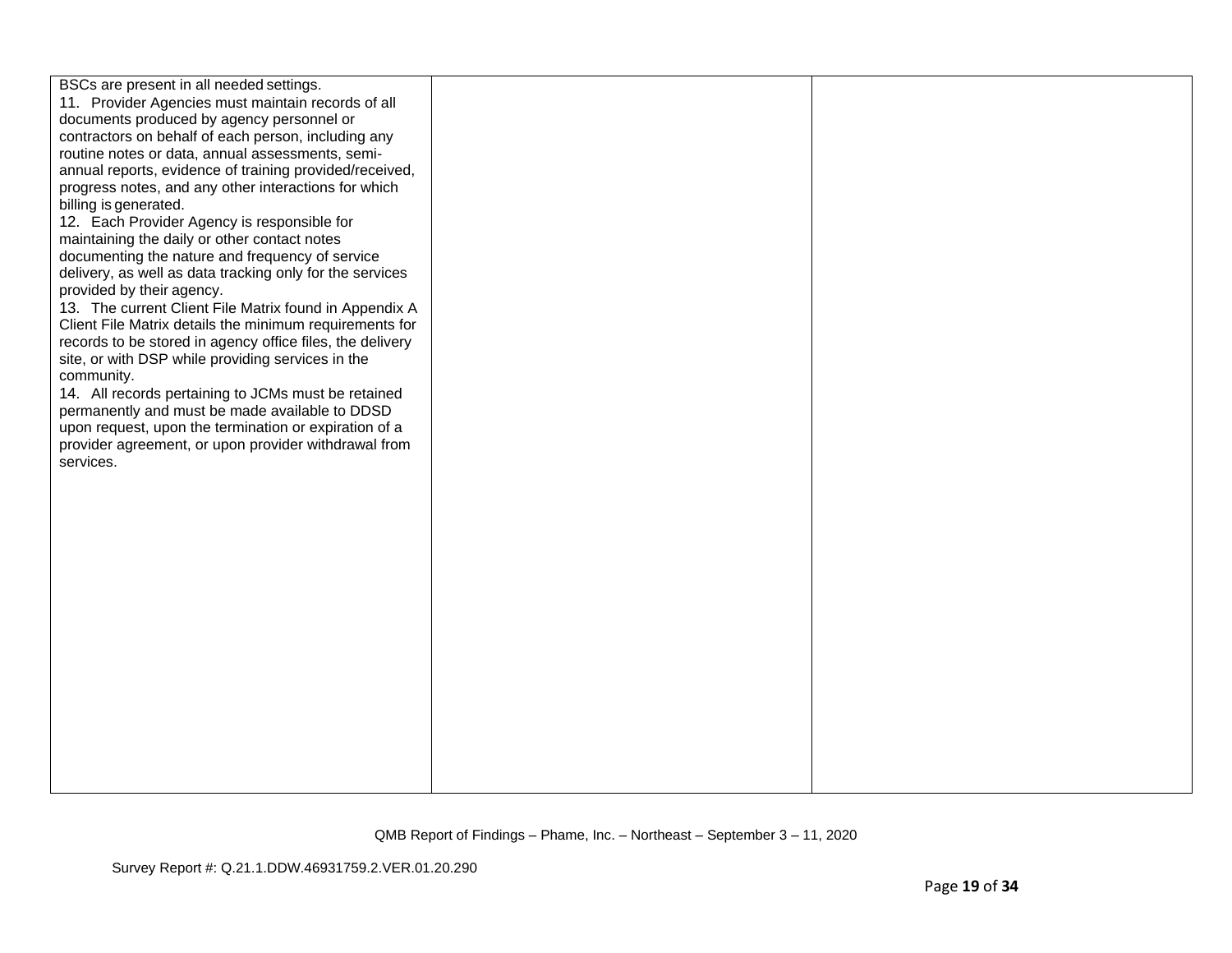| Tag #1A38 Living Care Arrangement /                   | <b>Standard Level Deficiency</b>                           | <b>Standard Level Deficiency</b>                       |  |
|-------------------------------------------------------|------------------------------------------------------------|--------------------------------------------------------|--|
| <b>Community Inclusion Reporting Requirements</b>     |                                                            |                                                        |  |
| 7.26.5.17 DEVELOPMENT OF THE INDIVIDUAL               | Based on record review, the Agency did not                 | <b>New / Repeat Findings:</b>                          |  |
| SERVICE PLAN (ISP) - DISSEMINATION OF THE             | complete written status reports as required for 4 of 5     |                                                        |  |
| ISP, DOCUMENTATION AND COMPLIANCE:                    | individuals receiving Living Care Arrangements and         | Based on record review, the Agency did not             |  |
| C. Objective quantifiable data reporting progress or  | Community Inclusion.                                       | complete written status reports as required for 2 of 3 |  |
| lack of progress towards stated outcomes, and         |                                                            | individuals receiving Community Inclusion.             |  |
| action plans shall be maintained in the individual's  | <b>Customized Community Supports Semi-Annual</b>           |                                                        |  |
| records at each provider agency implementing the      | <b>Reports</b>                                             | No evidence was provided indicating semi-annuals       |  |
| ISP. Provider agencies shall use this data to         | • Individual #2 - Report not completed 14 days             | were addressed for individual #2, 5 during the         |  |
| evaluate the effectiveness of services provided.      | prior to the Annual ISP meeting. (Term of ISP              | Verification Survey.                                   |  |
| Provider agencies shall submit to the case manager    | 10/2018 - 10/2019. Semi-Annual Report 10/2018              |                                                        |  |
| data reports and individual progress summaries        | - 10/2019; Date Completed: 10/1/2019; ISP                  | Per Plan of Correction approved on 6/26/2020, "QIC     |  |
| quarterly, or more frequently, as decided by the IDT. | meeting held on 8/9/2019) Per Developmental                | will create tracking sheet and train QAC, once         |  |
| These reports shall be included in the individual's   | Disabilities (DD) Waiver Service Standards "The            | COVID 19 restrictions are lifted, how to track when    |  |
| case management record and used by the team to        | first semi-annual report will cover the time from          | reports are due, and dates completed." (Note: Excel    |  |
| determine the ongoing effectiveness of the supports   | the start of the person's ISP year until the end of        | Spreadsheet provided by the agency did not include     |  |
| and services being provided. Determination of         | the subsequent six-month period (180 calendar              | complete due dates for Written Status Reports).        |  |
| effectiveness shall result in timely modification of  | days) and is due ten calendar days after the               |                                                        |  |
| supports and services as needed.                      | period ends (190 calendar days). The second                | Per written statement from #501, "Due to COVID -       |  |
|                                                       | semi-annual report is integrated into the annual           | 19, Phame, Inc. has been closed since 3/17/2020;       |  |
| Developmental Disabilities (DD) Waiver Service        | report or professional assessment/annual re-               | unable to review progress or data."                    |  |
| Standards 2/26/2018; Re-Issue: 12/28/2018; Eff        | evaluation when applicable and is due 14                   |                                                        |  |
| 1/1/2019                                              | calendar days prior to the annual ISP meeting."            |                                                        |  |
| <b>Chapter 20: Provider Documentation and Client</b>  | Agency did not complete 2 semi-annual reports.             |                                                        |  |
| Records 20.2 Client Records Requirements: All         |                                                            |                                                        |  |
| DD Waiver Provider Agencies are required to create    | $\bullet$ Individual #4 - None found for 9/2019 - 11/2019. |                                                        |  |
| and maintain individual client records. The contents  | (Term of ISP 3/2019 - 3/2020).                             |                                                        |  |
| of client records vary depending on the unique        |                                                            |                                                        |  |
| needs of the person receiving services and the        | $\bullet$ Individual #5 - None found for 4/2019 - 10/2019  |                                                        |  |
| resultant information produced. The extent of         | and 10/2019 - 12/2019. (Term of ISP 4/2019 -               |                                                        |  |
| documentation required for individual client records  | $4/2020$ ).                                                |                                                        |  |
| per service type depends on the location of the file, |                                                            |                                                        |  |
| the type of service being provided, and the           | • Individual #6 - Report not completed 14 days             |                                                        |  |
| information necessary.                                | prior to the Annual ISP meeting. (Term of ISP              |                                                        |  |
| DD Waiver Provider Agencies are required to           | 10/2018 - 10/2019. Semi-Annual Report 4/2019 -             |                                                        |  |
| adhere to the following:                              | 7/2019; Date Completed: 10/1/2019; ISP meeting             |                                                        |  |
| Client records must contain all documents<br>1.       | held on 7/17/2019)                                         |                                                        |  |
| essential to the service being provided and essential |                                                            |                                                        |  |
| to ensuring the health and safety of the person       | <b>Nursing Semi-Annual:</b>                                |                                                        |  |
| during the provision of the service.                  |                                                            |                                                        |  |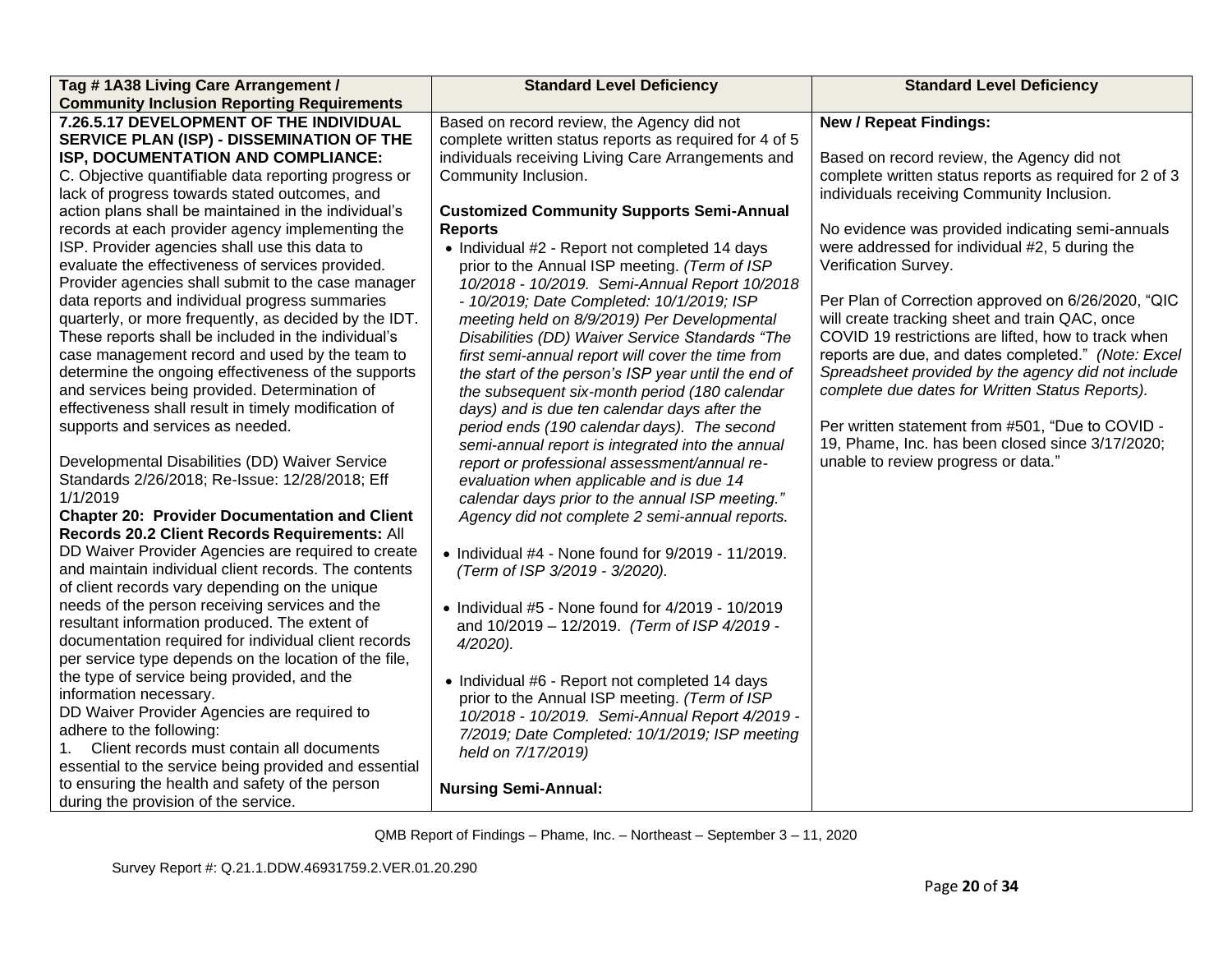| 2.<br>Provider Agencies must have readily accessible   | • Individual #5 - Report not completed 14 days |  |
|--------------------------------------------------------|------------------------------------------------|--|
| records in home and community settings in paper or     | prior to the Annual ISP meeting. (Term of ISP  |  |
| electronic form. Secure access to electronic records   | 4/2019 - 4/2020. Semi-Annual Report 4/20/2019  |  |
| through the Therap web based system using              | - 12/26/2019; Date Completed: 12/26/2019; ISP  |  |
| computers or mobile devices is acceptable.             | meeting held on 1/3/2020)                      |  |
| Provider Agencies are responsible for ensuring<br>3.   |                                                |  |
| that all plans created by nurses, RDs, therapists or   |                                                |  |
| BSCs are present in all needed settings.               |                                                |  |
| Provider Agencies must maintain records of all<br>4.   |                                                |  |
| documents produced by agency personnel or              |                                                |  |
| contractors on behalf of each person, including any    |                                                |  |
| routine notes or data, annual assessments, semi-       |                                                |  |
| annual reports, evidence of training                   |                                                |  |
| provided/received, progress notes, and any other       |                                                |  |
| interactions for which billing is generated.           |                                                |  |
| Each Provider Agency is responsible for<br>5.          |                                                |  |
| maintaining the daily or other contact notes           |                                                |  |
| documenting the nature and frequency of service        |                                                |  |
| delivery, as well as data tracking only for the        |                                                |  |
| services provided by their agency.                     |                                                |  |
| The current Client File Matrix found in Appendix<br>6. |                                                |  |
| A Client File Matrix details the minimum               |                                                |  |
| requirements for records to be stored in agency        |                                                |  |
| office files, the delivery site, or with DSP while     |                                                |  |
| providing services in the community.                   |                                                |  |
| All records pertaining to JCMs must be retained<br>7.  |                                                |  |
| permanently and must be made available to DDSD         |                                                |  |
| upon request, upon the termination or expiration of a  |                                                |  |
| provider agreement, or upon provider withdrawal        |                                                |  |
| from services.                                         |                                                |  |
| <b>Chapter 19: Provider Reporting Requirements</b>     |                                                |  |
| 19.5 Semi-Annual Reporting: The semi-annual            |                                                |  |
| report provides status updates to life circumstances,  |                                                |  |
| health, and progress toward ISP goals and/or goals     |                                                |  |
| related to professional and clinical services provided |                                                |  |
| through the DD Waiver. This report is submitted to     |                                                |  |
| the CM for review and may guide actions taken by       |                                                |  |
| the person's IDT if necessary. Semi-annual reports     |                                                |  |
| may be requested by DDSD for QA activities.            |                                                |  |
| Semi-annual reports are required as follows:           |                                                |  |
| DD Waiver Provider Agencies, except AT,<br>1.          |                                                |  |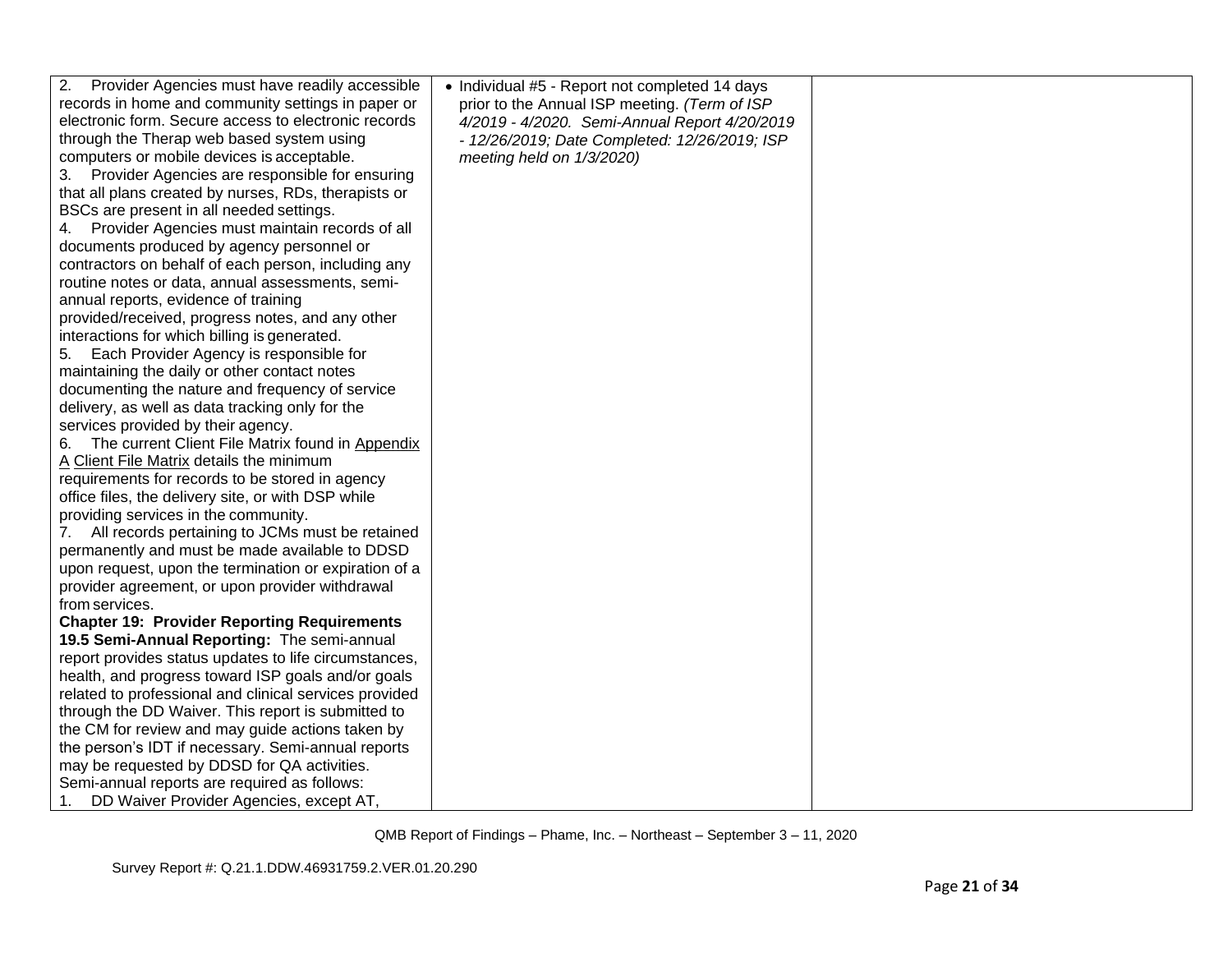| EMSP, Supplemental Dental, PRSC, SSE and Crisis       |  |
|-------------------------------------------------------|--|
| Supports, must complete semi-annual reports.          |  |
| 2. A Respite Provider Agency must submit a semi-      |  |
| annual progress report to the CM that describes       |  |
| progress on the Action Plan(s) and Desired            |  |
| Outcome(s) when Respite is the only service           |  |
| included in the ISP other than Case Management,       |  |
| for an adult age 21 or older.                         |  |
| 3. The first semi-annual report will cover the time   |  |
| from the start of the person's ISP year until the end |  |
| of the subsequent six-month period (180 calendar      |  |
| days) and is due ten calendar days after the period   |  |
| ends (190 calendar days).                             |  |
| 4. The second semi-annual report is integrated        |  |
| into the annual report or professional                |  |
| assessment/annual re-evaluation when applicable       |  |
| and is due 14 calendar days prior to the annual ISP   |  |
| meeting.                                              |  |
| Semi-annual reports must contain at a minimum<br>5.   |  |
| written documentation of:                             |  |
| a. the name of the person and date on each            |  |
|                                                       |  |
| page;<br>b. the timeframe that the report covers;     |  |
|                                                       |  |
| c. timely completion of relevant activities from      |  |
| ISP Action Plans or clinical service goals            |  |
| during timeframe the report is covering;              |  |
| d. a description of progress towards Desired          |  |
| Outcomes in the ISP related to the service            |  |
| provided;                                             |  |
| e. a description of progress toward any service       |  |
| specific or treatment goals when applicable           |  |
| (e.g. health related goals for nursing);              |  |
| f. significant changes in routine or staffing if      |  |
| applicable;                                           |  |
| g. unusual or significant life events, including      |  |
| significant change of health or behavioral            |  |
| health condition;                                     |  |
| h. the signature of the agency staff responsible      |  |
| for preparing the report; and                         |  |
| i. any other required elements by service type        |  |
| that are detailed in these standards.                 |  |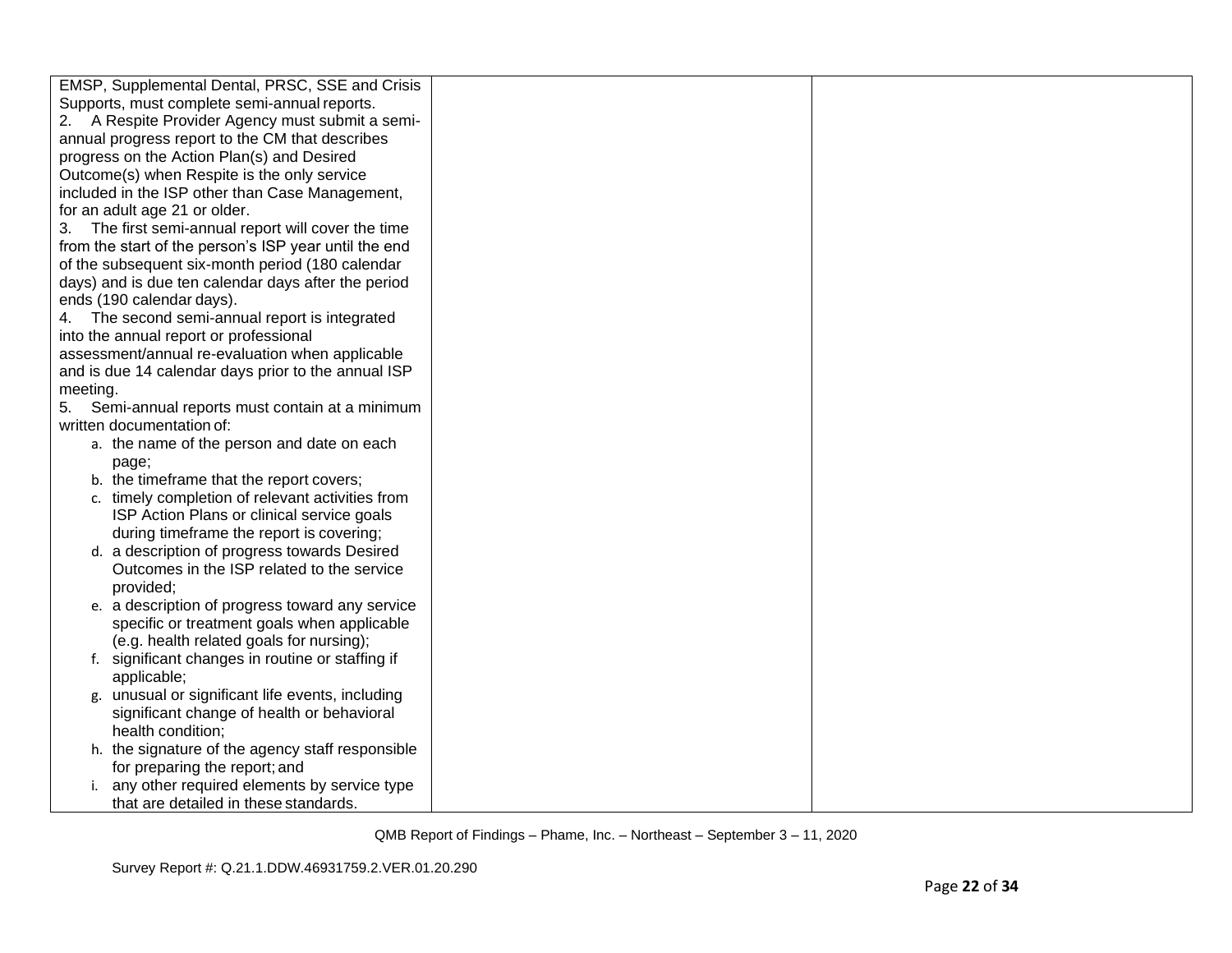| <b>Standard of Care</b>                                                                                                                                                                                                                                                                                                                                                                                                                                                                                                                                                                                                                                                                                                                                                                                                                                                                                                                                                                                                                                                                                                                                                                                                                                                                                                                                                                                                                                                              | <b>Routine Survey Deficiencies</b><br>March 6 - 11, 2020                                                                                                                                                                                                                                                                                                                                                                                                                                                                                                                                                                                                                                                                                       | <b>Verification Survey New and Repeat Deficiencies</b><br>September 3-11, 2020                                                                                                                                                                                                                                                                                                                                                                                                                                                                                                                                                                                                                                                                                                                                                                                                                                                                                                                                                                                                                                                                                   |  |  |
|--------------------------------------------------------------------------------------------------------------------------------------------------------------------------------------------------------------------------------------------------------------------------------------------------------------------------------------------------------------------------------------------------------------------------------------------------------------------------------------------------------------------------------------------------------------------------------------------------------------------------------------------------------------------------------------------------------------------------------------------------------------------------------------------------------------------------------------------------------------------------------------------------------------------------------------------------------------------------------------------------------------------------------------------------------------------------------------------------------------------------------------------------------------------------------------------------------------------------------------------------------------------------------------------------------------------------------------------------------------------------------------------------------------------------------------------------------------------------------------|------------------------------------------------------------------------------------------------------------------------------------------------------------------------------------------------------------------------------------------------------------------------------------------------------------------------------------------------------------------------------------------------------------------------------------------------------------------------------------------------------------------------------------------------------------------------------------------------------------------------------------------------------------------------------------------------------------------------------------------------|------------------------------------------------------------------------------------------------------------------------------------------------------------------------------------------------------------------------------------------------------------------------------------------------------------------------------------------------------------------------------------------------------------------------------------------------------------------------------------------------------------------------------------------------------------------------------------------------------------------------------------------------------------------------------------------------------------------------------------------------------------------------------------------------------------------------------------------------------------------------------------------------------------------------------------------------------------------------------------------------------------------------------------------------------------------------------------------------------------------------------------------------------------------|--|--|
| Service Domain: Health and Welfare - The state, on an ongoing basis, identifies, addresses and seeks to prevent occurrences of abuse, neglect and<br>exploitation. Individuals shall be afforded their basic human rights. The provider supports individuals to access needed healthcare services in a timely manner.                                                                                                                                                                                                                                                                                                                                                                                                                                                                                                                                                                                                                                                                                                                                                                                                                                                                                                                                                                                                                                                                                                                                                                |                                                                                                                                                                                                                                                                                                                                                                                                                                                                                                                                                                                                                                                                                                                                                |                                                                                                                                                                                                                                                                                                                                                                                                                                                                                                                                                                                                                                                                                                                                                                                                                                                                                                                                                                                                                                                                                                                                                                  |  |  |
| Tag # 1A31 Client Rights / Human Rights                                                                                                                                                                                                                                                                                                                                                                                                                                                                                                                                                                                                                                                                                                                                                                                                                                                                                                                                                                                                                                                                                                                                                                                                                                                                                                                                                                                                                                              | <b>Condition of Participation Level Deficiency</b><br><b>Condition of Participation Level Deficiency</b>                                                                                                                                                                                                                                                                                                                                                                                                                                                                                                                                                                                                                                       |                                                                                                                                                                                                                                                                                                                                                                                                                                                                                                                                                                                                                                                                                                                                                                                                                                                                                                                                                                                                                                                                                                                                                                  |  |  |
| NMAC 7.26.3.11 RESTRICTIONS OR<br><b>LIMITATION OF CLIENT'S RIGHTS:</b><br>A. A service provider shall not restrict or limit a<br>client's rights except:<br>(1) where the restriction or limitation is allowed in<br>an emergency and is necessary to prevent<br>imminent risk of physical harm to the client or<br>another person; or<br>(2) where the interdisciplinary team has<br>determined that the client's limited capacity to<br>exercise the right threatens his or her physical<br>safety; or<br>(3) as provided for in Section 10.1.14 [now<br>Subsection N of 7.26.3.10 NMAC].<br>B. Any emergency intervention to prevent physical<br>harm shall be reasonable to prevent harm, shall<br>be the least restrictive intervention necessary to<br>meet the emergency, shall be allowed no longer<br>than necessary and shall be subject to<br>interdisciplinary team (IDT) review. The IDT upon<br>completion of its review may refer its findings to<br>the office of quality assurance. The emergency<br>intervention may be subject to review by the<br>service provider's behavioral support committee or<br>human rights committee in accordance with the<br>behavioral support policies or other department<br>regulation or policy.<br>C. The service provider may adopt reasonable<br>program policies of general applicability to clients<br>served by that service provider that do not violate<br>client rights. [09/12/94; 01/15/97; Recompiled<br>10/31/01] | After an analysis of the evidence it has been<br>determined there is a significant potential for a<br>negative outcome to occur.<br>Based on record review, the Agency did not ensure<br>the rights of Individuals was not restricted or limited<br>for 1 of 5 Individuals.<br>A review of Agency Individual files indicated Human<br>Rights Committee Approval was required for<br>restrictions.<br>No documentation was found regarding Human<br>Rights Approval for the following:<br>• Psychotropic Medications to control behaviors.<br>No evidence found of Human Rights Committee<br>approval (Individual #5)<br>• Call 911 to transport to Emergency Room. No<br>evidence found of Human Rights Committee<br>approval. (Individual #5) | <b>New / Repeat Findings:</b><br>After an analysis of the evidence it has been<br>determined there is a significant potential for a<br>negative outcome to occur.<br>Based on record review, the Agency did not ensure<br>the rights of Individuals was not restricted or limited<br>for 1 of 3 Individuals.<br>A review of Agency Individual files indicated Human<br>Rights Committee Approval was required for<br>restrictions.<br>No documentation was provided during the<br>verification survey regarding Human Rights Approval<br>for the following:<br>• Psychotropic Medications to control behaviors.<br>No evidence found of Human Rights Committee<br>approval (Individual #5)<br>Per Plan of Correction approved on 6/26/2020,<br>"Director to be trained in DDW standards on<br>importance of HRC and HRC to meet annually." No<br>evidence of HRC training was provided during the<br>Verification Survey completed September 3 - 11,<br>2020.<br>Per written statement from #501, "Due to COVID<br>19, Phame, Inc. has been closed since 3/17/2020;<br>committee has not convened due to no individuals<br>and on individual issues to discuss." |  |  |
|                                                                                                                                                                                                                                                                                                                                                                                                                                                                                                                                                                                                                                                                                                                                                                                                                                                                                                                                                                                                                                                                                                                                                                                                                                                                                                                                                                                                                                                                                      |                                                                                                                                                                                                                                                                                                                                                                                                                                                                                                                                                                                                                                                                                                                                                |                                                                                                                                                                                                                                                                                                                                                                                                                                                                                                                                                                                                                                                                                                                                                                                                                                                                                                                                                                                                                                                                                                                                                                  |  |  |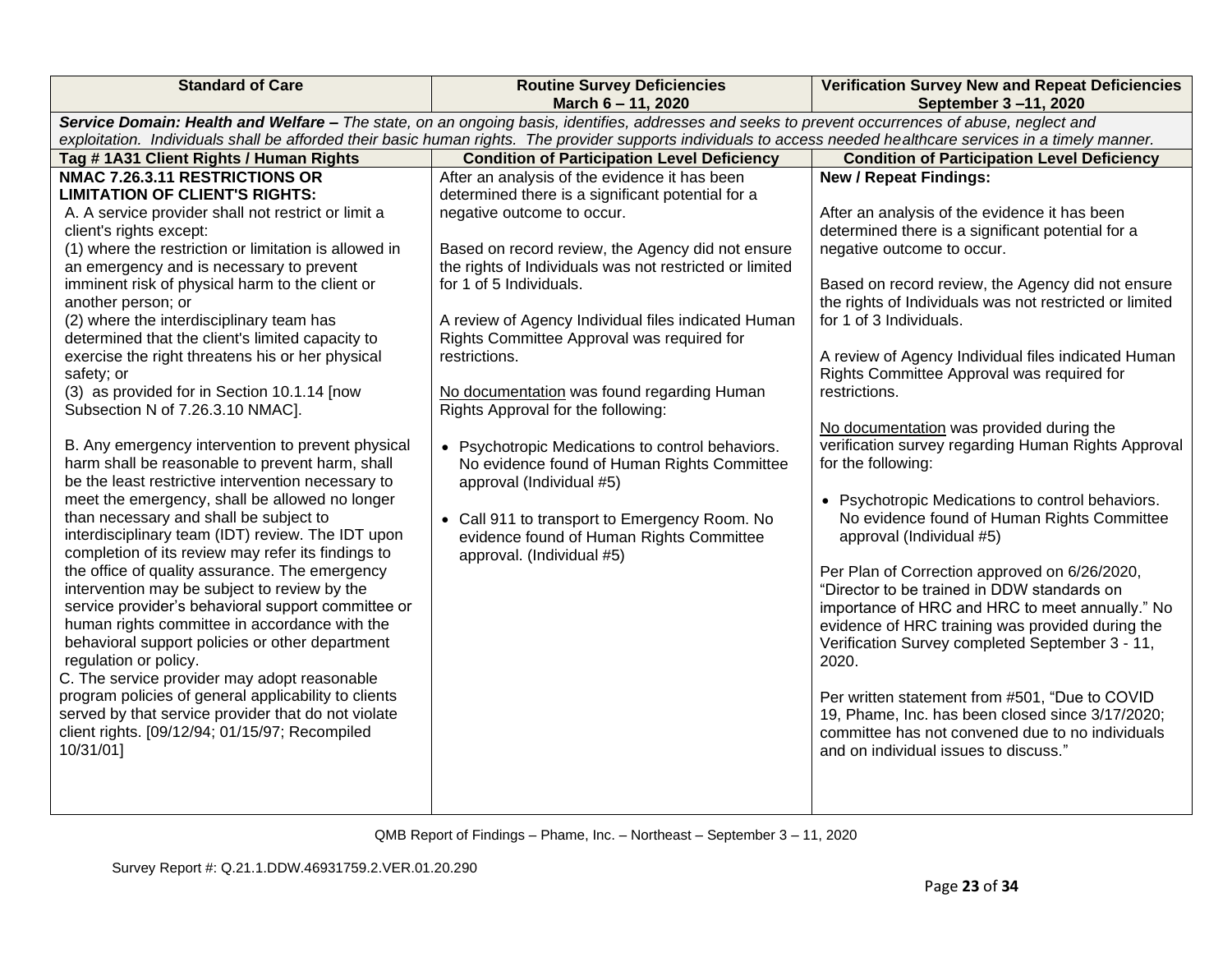Developmental Disabilities (DD) Waiver Service Standards 2/26/2018; Re-Issue: 12/28/2018; Eff 1/1/2019

**Chapter 2: Human Rights:** Civil rights apply to everyone, including all waiver participants, family members, guardians, natural supports, and Provider Agencies. Everyone has a responsibility to make sure those rights are not violated. All Provider Agencies play a role in person-centered planning (PCP) and have an obligation to contribute to the planning process, always focusing on how to best support the person.

## **Chapter 3 Safeguards:** *3.3.1 HRC Procedural Requirements:*

1. An invitation to participate in the HRC meeting of a rights restriction review will be given to the person (regardless of verbal or cognitive ability), his/her guardian, and/or a family member (if desired by the person), and the Behavior Support Consultant (BSC) at least 10 working days prior to the meeting (except for in emergency situations). If the person (and/or the guardian) does not wish to attend, his/her stated preferences may be brought to the meeting by someone whom the person chooses as his/her representative.

2. The Provider Agencies that are seeking to temporarily limit the person's right(s) (e.g., Living Supports, Community Inclusion, or BSC) are required to support the person's informed consent regarding the rights restriction, as well as their timely participation in the review.

3. The plan's author, designated staff (e.g., agency service coordinator) and/or the CM makes a written or oral presentation to the HRC.

4. The results of the HRC review are reported in writing to the person supported, the guardian, the BSC, the mental health or other specialized therapy provider, and the CM within three working days of the meeting.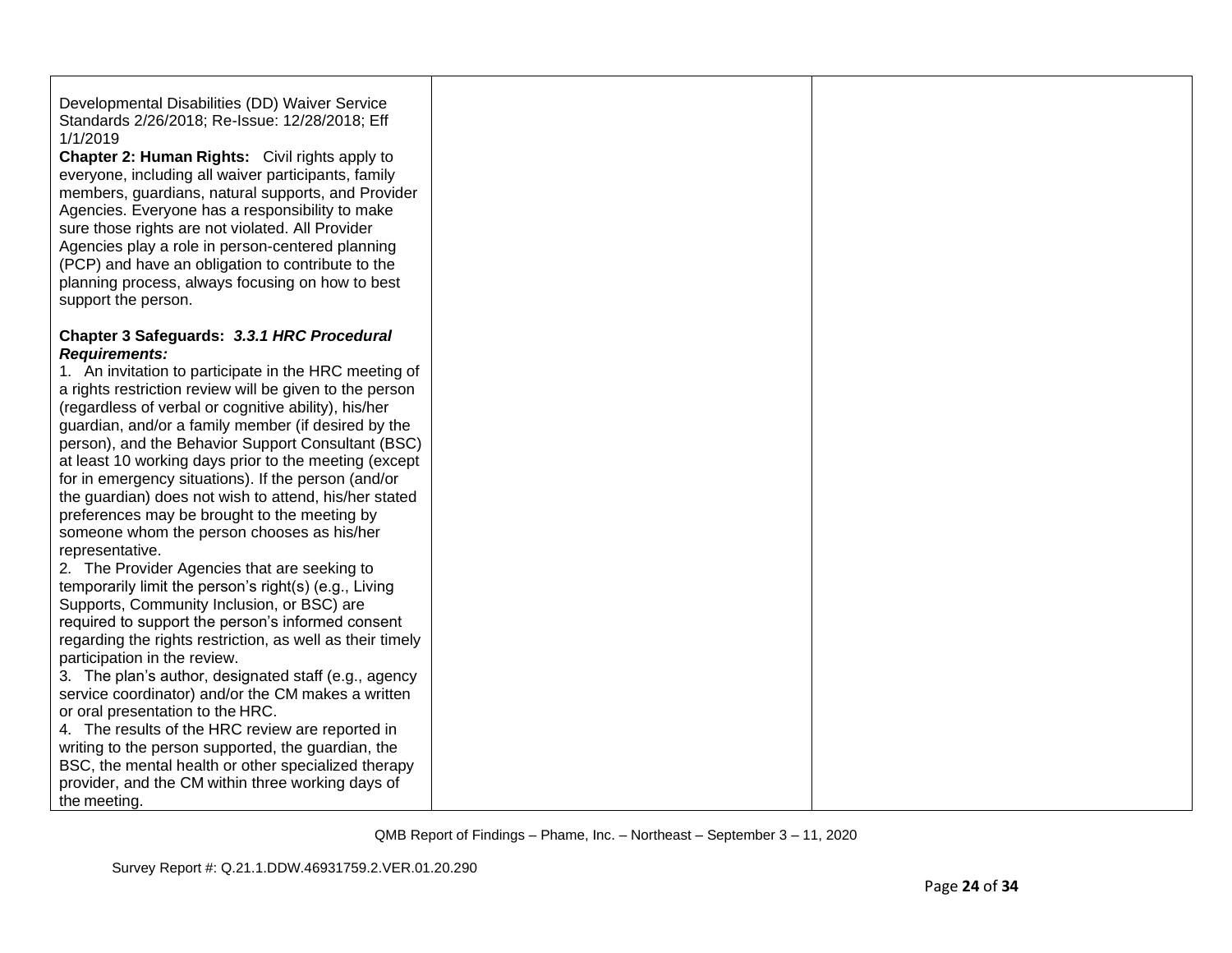| 5. HRC committees are required to meet at least on<br>a quarterly basis.<br>6. A quorum to conduct an HRC meeting is at least |
|-------------------------------------------------------------------------------------------------------------------------------|
|                                                                                                                               |
|                                                                                                                               |
|                                                                                                                               |
| three voting members eligible to vote in each                                                                                 |
| situation and at least one must be a community                                                                                |
| member at large.                                                                                                              |
| 7. HRC members who are directly involved in the                                                                               |
| services provided to the person must excuse                                                                                   |
| themselves from voting in that situation.                                                                                     |
| Each HRC is required to have a provision for                                                                                  |
| emergency approval of rights restrictions based                                                                               |
| upon credible threats of harm against self or others                                                                          |
| that may arise between scheduled HRC meetings                                                                                 |
| (e.g., locking up sharp knives after a serious attempt                                                                        |
| to injure self or others or a disclosure, with a credible                                                                     |
| plan, to seriously injure or kill someone). The                                                                               |
| confidential and HIPAA compliant emergency                                                                                    |
| meeting may be via telephone, video or conference                                                                             |
| call, or secure email. Procedures may include an                                                                              |
| initial emergency phone meeting, and a subsequent                                                                             |
| follow-up emergency meeting in complex and/or                                                                                 |
| ongoing situations.                                                                                                           |
| 8. The HRC with primary responsibility for                                                                                    |
| implementation of the rights restriction will record all                                                                      |
| meeting minutes on an individual basis, i.e., each                                                                            |
| meeting discussion for an individual will be recorded                                                                         |
| separately, and minutes of all meetings will be                                                                               |
| retained at the agency for at least six years from the                                                                        |
| final date of continuance of the restriction.                                                                                 |
|                                                                                                                               |
| 3.3.3 HRC and Behavioral Support: The HRC                                                                                     |
| reviews temporary restrictions of rights that are                                                                             |
| related to medical issues or health and safety                                                                                |
| considerations such as decreased mobility (e.g., the                                                                          |
| use of bed rails due to risk of falling during the night                                                                      |
| while getting out of bed). However, other temporary                                                                           |
| restrictions may be implemented because of health                                                                             |
| and safety considerations arising from behavioral                                                                             |
| issues.                                                                                                                       |
| Positive Behavioral Supports (PBS) are mandated                                                                               |
| and used when behavioral support is needed and                                                                                |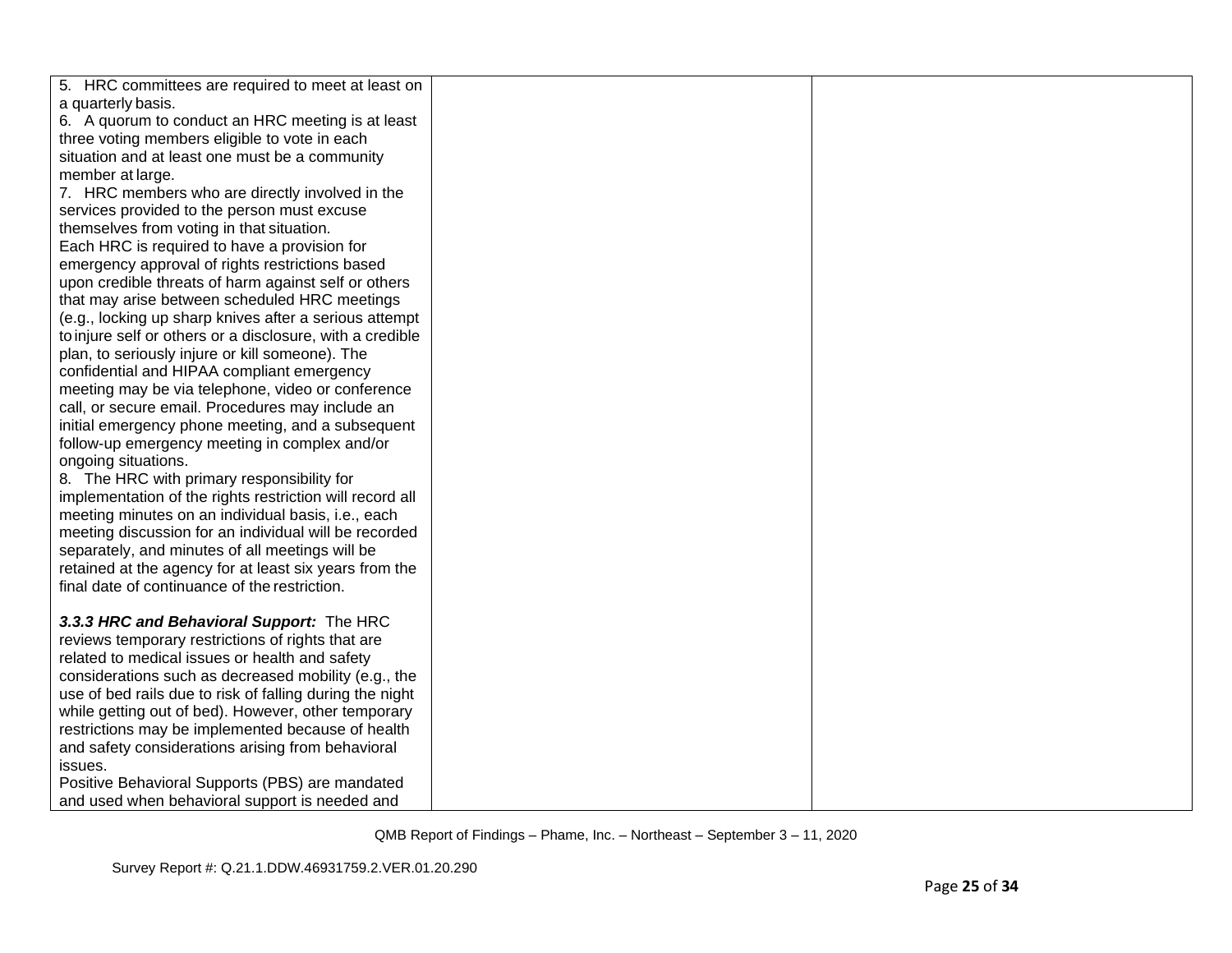|     | desired by the person and/or the IDT. PBS                |  |
|-----|----------------------------------------------------------|--|
|     | emphasizes the acquisition and maintenance of            |  |
|     | positive skills (e.g. building healthy relationships) to |  |
|     | increase the person's quality of life understanding      |  |
|     | that a natural reduction in other challenging            |  |
|     | behaviors will follow. At times, aversive interventions  |  |
|     | may be temporarily included as a part of a person's      |  |
|     | behavioral support (usually in the BCIP), and            |  |
|     | therefore, need to be reviewed prior to                  |  |
|     | implementation as well as periodically while the         |  |
|     | restrictive intervention is in place. PBSPs not          |  |
|     | containing aversive interventions do not require         |  |
|     | HRC review or approval.                                  |  |
|     | Plans (e.g., ISPs, PBSPs, BCIPs PPMPs, and/or            |  |
|     | RMPs) that contain any aversive interventions are        |  |
|     | submitted to the HRC in advance of a meeting,            |  |
|     | except in emergency situations.                          |  |
|     |                                                          |  |
|     | 3.3.4 Interventions Requiring HRC Review and             |  |
|     | Approval: HRCs must review prior to                      |  |
|     | implementation, any plans (e.g. ISPs, PBSPs,             |  |
|     | BCIPs and/or PPMPs, RMPs), with strategies,              |  |
|     | including but not limited to:                            |  |
| 1.  | response cost;                                           |  |
| 2.  | restitution;                                             |  |
| 3.  | emergency physical restraint (EPR);                      |  |
| 4.  | routine use of law enforcement as part of a              |  |
|     | BCIP;                                                    |  |
| 5.  | routine use of emergency hospitalization                 |  |
|     | procedures as part of a BCIP;                            |  |
| 6.  | use of point systems;                                    |  |
| 7.  | use of intense, highly structured, and                   |  |
|     | specialized treatment strategies, including              |  |
|     | level systems with response cost or failure to           |  |
|     | earn components;                                         |  |
| 8.  | a 1:1 staff to person ratio for behavioral               |  |
|     | reasons, or, very rarely, a 2:1 staff to person          |  |
|     | ratio for behavioral or medical reasons;                 |  |
| 9.  | use of PRN psychotropic medications;                     |  |
| 10. | use of protective devices for behavioral                 |  |
|     | purposes (e.g., helmets for head banging,                |  |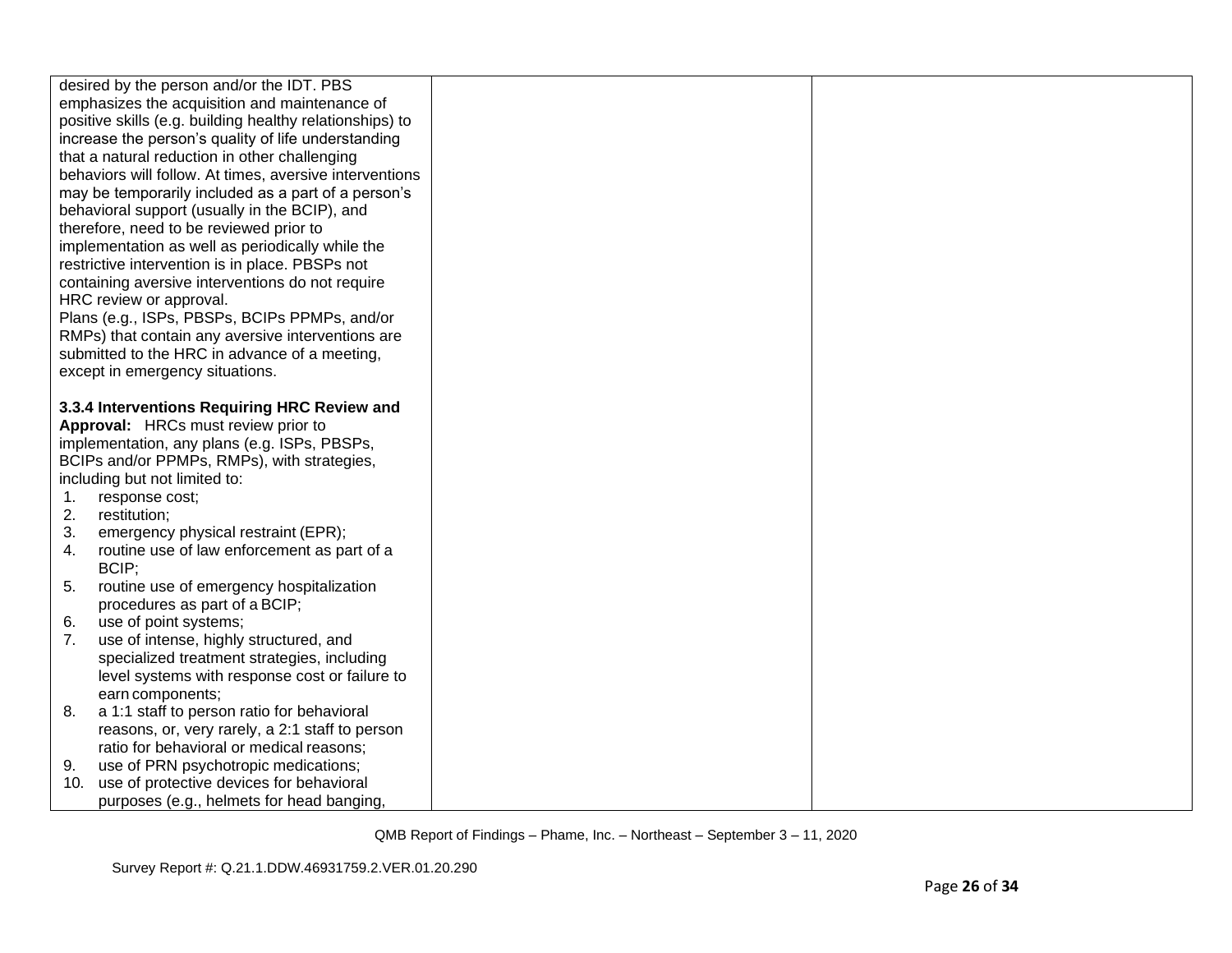| Posey gloves for biting hand);<br>11. use of bed rails;<br>12. use of a device and/or monitoring system<br>through PST may impact the person's privacy<br>or other rights; or<br>13. use of any alarms to alert staff to a person's<br>whereabouts.                                                                                                                                                                                                                                                                                                                                                                                                                                                                                                                                          |  |
|----------------------------------------------------------------------------------------------------------------------------------------------------------------------------------------------------------------------------------------------------------------------------------------------------------------------------------------------------------------------------------------------------------------------------------------------------------------------------------------------------------------------------------------------------------------------------------------------------------------------------------------------------------------------------------------------------------------------------------------------------------------------------------------------|--|
| 3.4 Emergency Physical Restraint (EPR): Every<br>person shall be free from the use of restrictive<br>physical crisis intervention measures that are<br>unnecessary. Provider Agencies who support<br>people who may occasionally need intervention<br>such as Emergency Physical Restraint (EPR) are<br>required to institute procedures to maximize safety.                                                                                                                                                                                                                                                                                                                                                                                                                                 |  |
| 3.4.5 Human Rights Committee: The HRC<br>reviews use of EPR. The BCIP may not be<br>implemented without HRC review and approval<br>whenever EPR or other restrictive measure(s) are<br>included. Provider Agencies with an HRC are<br>required to ensure that the HRCs:<br>participate in training regarding required<br>1.<br>constitution and oversight activities for HRCs;<br>2.<br>review any BCIP, that include the use of EPR;<br>3.<br>occur at least annually, occur in any quarter<br>where EPR is used, and occur whenever any<br>change to the BCIP is considered;<br>maintain HRC minutes approving or disallowing<br>4.<br>the use of EPR as written in a BCIP; and<br>maintain HRC minutes of meetings reviewing<br>5.<br>the implementation of the BCIP when EPR is<br>used. |  |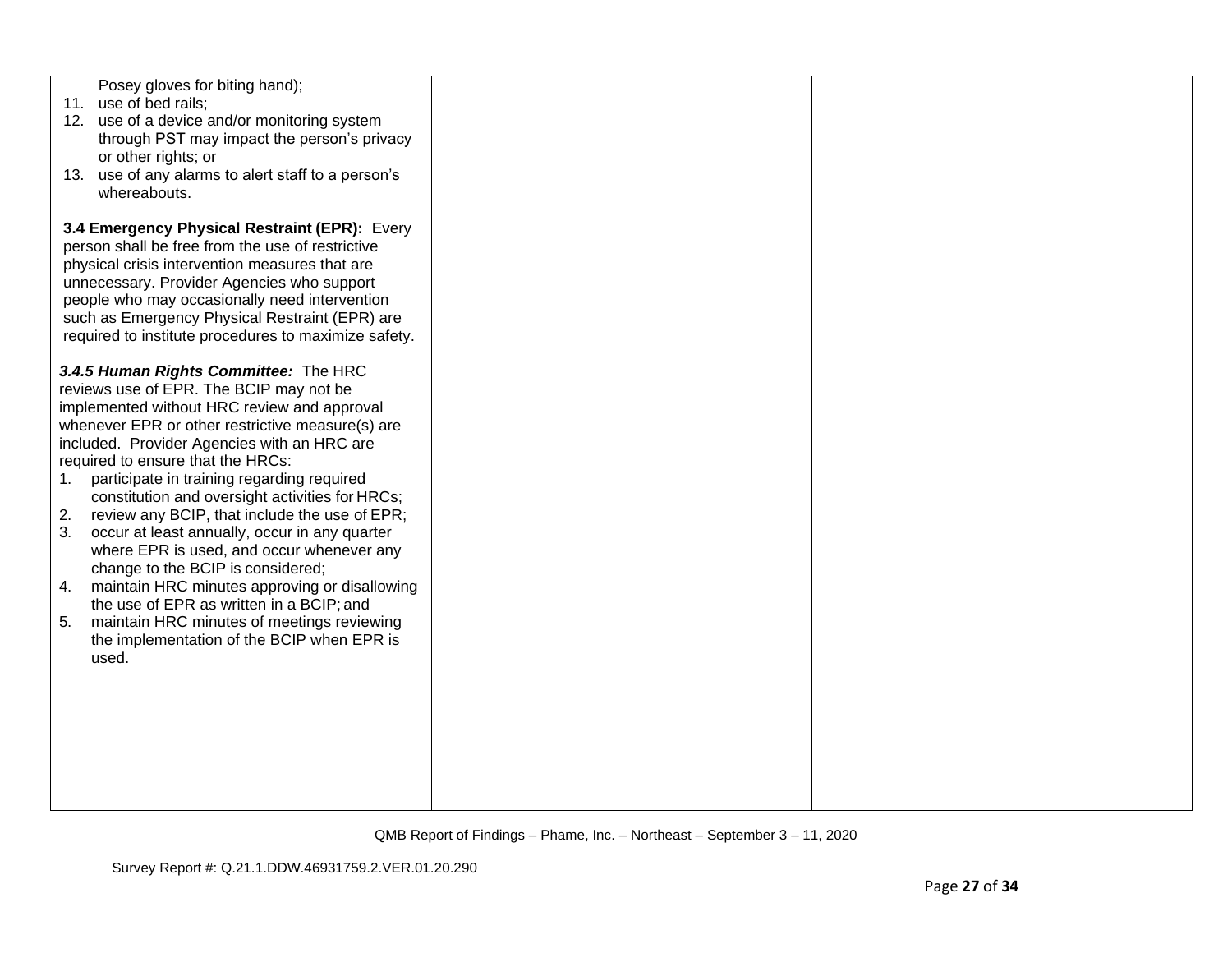| Tag #1A31.2 Human Right Committee                                                                                                                                                                                                                                                                                                                                                                                                                                                                                                                                                                                                                                                                        | <b>Standard Level Deficiency</b>                                                                                                                                                                                   | <b>Standard Level Deficiency</b>                                                                                                                                                                                                                                                                                                                    |  |
|----------------------------------------------------------------------------------------------------------------------------------------------------------------------------------------------------------------------------------------------------------------------------------------------------------------------------------------------------------------------------------------------------------------------------------------------------------------------------------------------------------------------------------------------------------------------------------------------------------------------------------------------------------------------------------------------------------|--------------------------------------------------------------------------------------------------------------------------------------------------------------------------------------------------------------------|-----------------------------------------------------------------------------------------------------------------------------------------------------------------------------------------------------------------------------------------------------------------------------------------------------------------------------------------------------|--|
| <b>Composition</b>                                                                                                                                                                                                                                                                                                                                                                                                                                                                                                                                                                                                                                                                                       |                                                                                                                                                                                                                    |                                                                                                                                                                                                                                                                                                                                                     |  |
| Developmental Disabilities (DD) Waiver Service<br>Standards 2/26/2018; Re-Issue: 12/28/2018; Eff                                                                                                                                                                                                                                                                                                                                                                                                                                                                                                                                                                                                         | Based on interview, the Agency did not ensure the<br>correct composition of the human rights committee.                                                                                                            | <b>New / Repeat Findings:</b>                                                                                                                                                                                                                                                                                                                       |  |
| 1/1/2019<br>3.3 Human Rights Committee: Human Rights<br>Committees (HRC) exist to protect the rights and<br>freedoms of all waiver participants through the<br>review of proposed restrictions to a person's rights<br>based on a documented health and safety concern.<br>HRCs monitor the implementation of certain time-                                                                                                                                                                                                                                                                                                                                                                              | When #501 was asked if the Agency had<br>documentation of Human Rights approval, the<br>following was reported,<br>• #501 stated, "We do not have a Human Rights<br>Committee, I know I am going to take a hit. We | Based on record review, the Agency did not ensure<br>the correct composition of the human rights<br>committee. Per Plan of Correction approved on<br>6/26/2020, "QAC will ensure compliance of DDW<br>Standards pertaining to HRC" No evidence was<br>provided by the agency during the Verification<br>Survey to indicate a HRC committee had been |  |
| limited restrictive interventions designed to protect a<br>waiver participant and/or the community from harm.<br>An HRC may also serve other functions as<br>appropriate, such as the review of agency policies<br>on sexuality if desired. HRCs are required for all<br>Living Supports (Supported Living, Family Living,<br>Intensive Medical Living Services), Customized<br>Community Supports (CCS) and Community<br>Integrated Employment (CIE) Provider Agencies.<br>1. HRC membership must include:<br>a. at least one member with a diagnosis of I/DD;<br>b. a parent or guardian of a person with I/DD; or<br>c. a member from the community at large<br>that is not associated with DD Waiver | don't have anyone with restrictions."                                                                                                                                                                              | established.<br>Per written statement from #501, "Due to COVID<br>19, Phame, Inc. has been closed since 3/17/2020;<br>committee has not convened due to no individuals<br>and on individual issues to discuss."                                                                                                                                     |  |
| services.<br>2. Although not required, members from the<br>health services professions (e.g., a physician<br>or nurse), and those who represent the ethnic<br>and cultural diversity of the community are<br>highly encouraged.<br>3. Committee members must abide by HIPAA.                                                                                                                                                                                                                                                                                                                                                                                                                             |                                                                                                                                                                                                                    |                                                                                                                                                                                                                                                                                                                                                     |  |
| 4. All committee members will receive training<br>on human rights, HRC requirements, and<br>other pertinent DD Waiver Service<br>Standards prior to their voting participation<br>on the HRC. A committee member trained<br>by the Bureau of Behavioral Supports (BBS)<br>may conduct training for other HRC<br>members, with prior approval from BBS.<br>5. HRCs will appoint an HRC chair. Each                                                                                                                                                                                                                                                                                                        |                                                                                                                                                                                                                    |                                                                                                                                                                                                                                                                                                                                                     |  |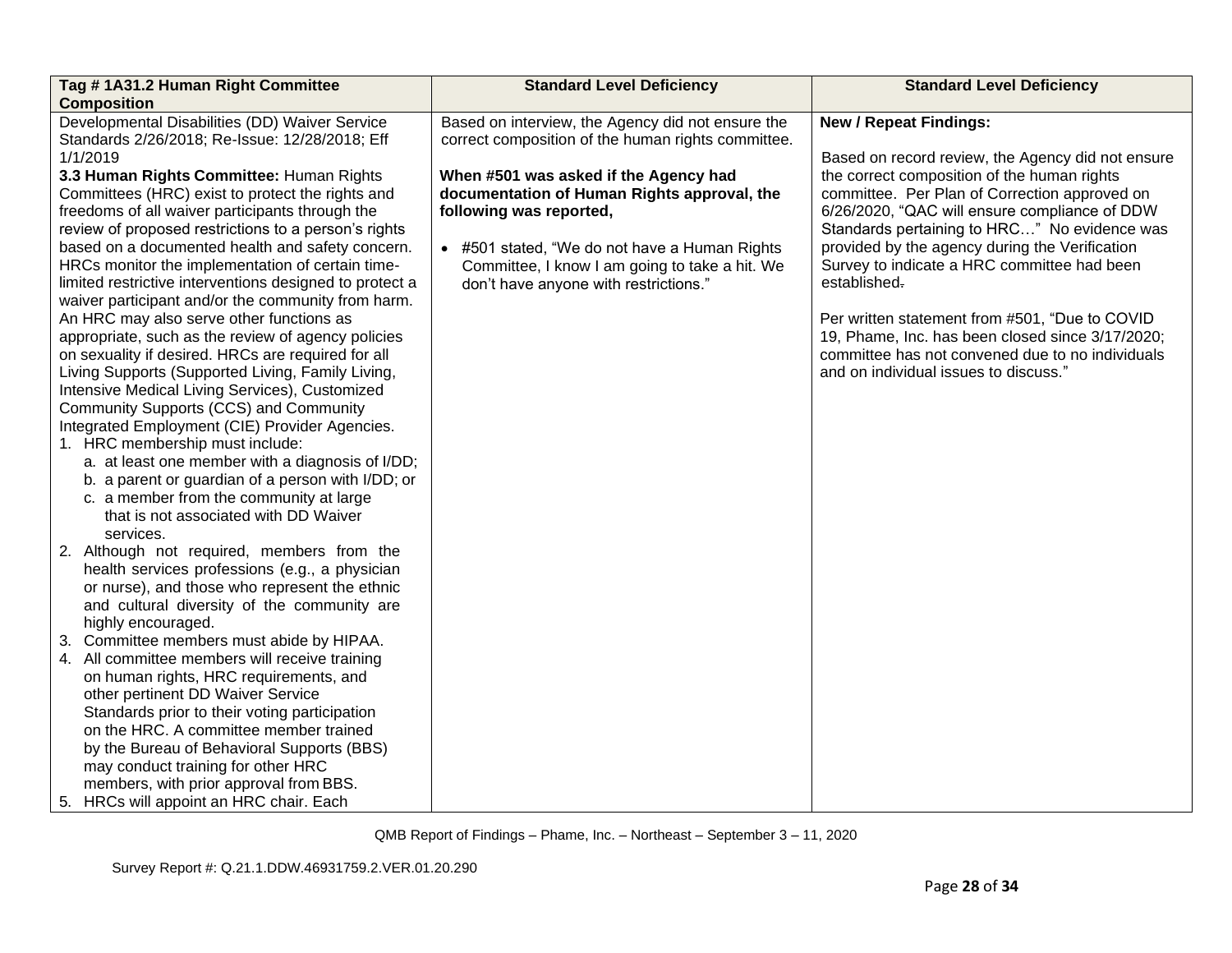| committee chair shall be appointed to a two-    |  |
|-------------------------------------------------|--|
|                                                 |  |
| year term. Each chair may serve only two        |  |
|                                                 |  |
| consecutive two-year terms at a time.           |  |
|                                                 |  |
| 6. While agencies may have an intra-agency      |  |
|                                                 |  |
| HRC, meeting the HRC requirement by being a     |  |
| part of an interagency committee is also highly |  |
|                                                 |  |
| encouraged.                                     |  |
|                                                 |  |
|                                                 |  |
|                                                 |  |
|                                                 |  |
|                                                 |  |
|                                                 |  |
|                                                 |  |
|                                                 |  |
|                                                 |  |
|                                                 |  |
|                                                 |  |
|                                                 |  |
|                                                 |  |
|                                                 |  |
|                                                 |  |
|                                                 |  |
|                                                 |  |
|                                                 |  |
|                                                 |  |
|                                                 |  |
|                                                 |  |
|                                                 |  |
|                                                 |  |
|                                                 |  |
|                                                 |  |
|                                                 |  |
|                                                 |  |
|                                                 |  |
|                                                 |  |
|                                                 |  |
|                                                 |  |
|                                                 |  |
|                                                 |  |
|                                                 |  |
|                                                 |  |
|                                                 |  |
|                                                 |  |
|                                                 |  |
|                                                 |  |
|                                                 |  |
|                                                 |  |
|                                                 |  |
|                                                 |  |
|                                                 |  |
|                                                 |  |
|                                                 |  |
|                                                 |  |
|                                                 |  |
|                                                 |  |
|                                                 |  |
|                                                 |  |
|                                                 |  |
|                                                 |  |
|                                                 |  |
|                                                 |  |
|                                                 |  |
|                                                 |  |
|                                                 |  |
|                                                 |  |
|                                                 |  |
|                                                 |  |
|                                                 |  |
|                                                 |  |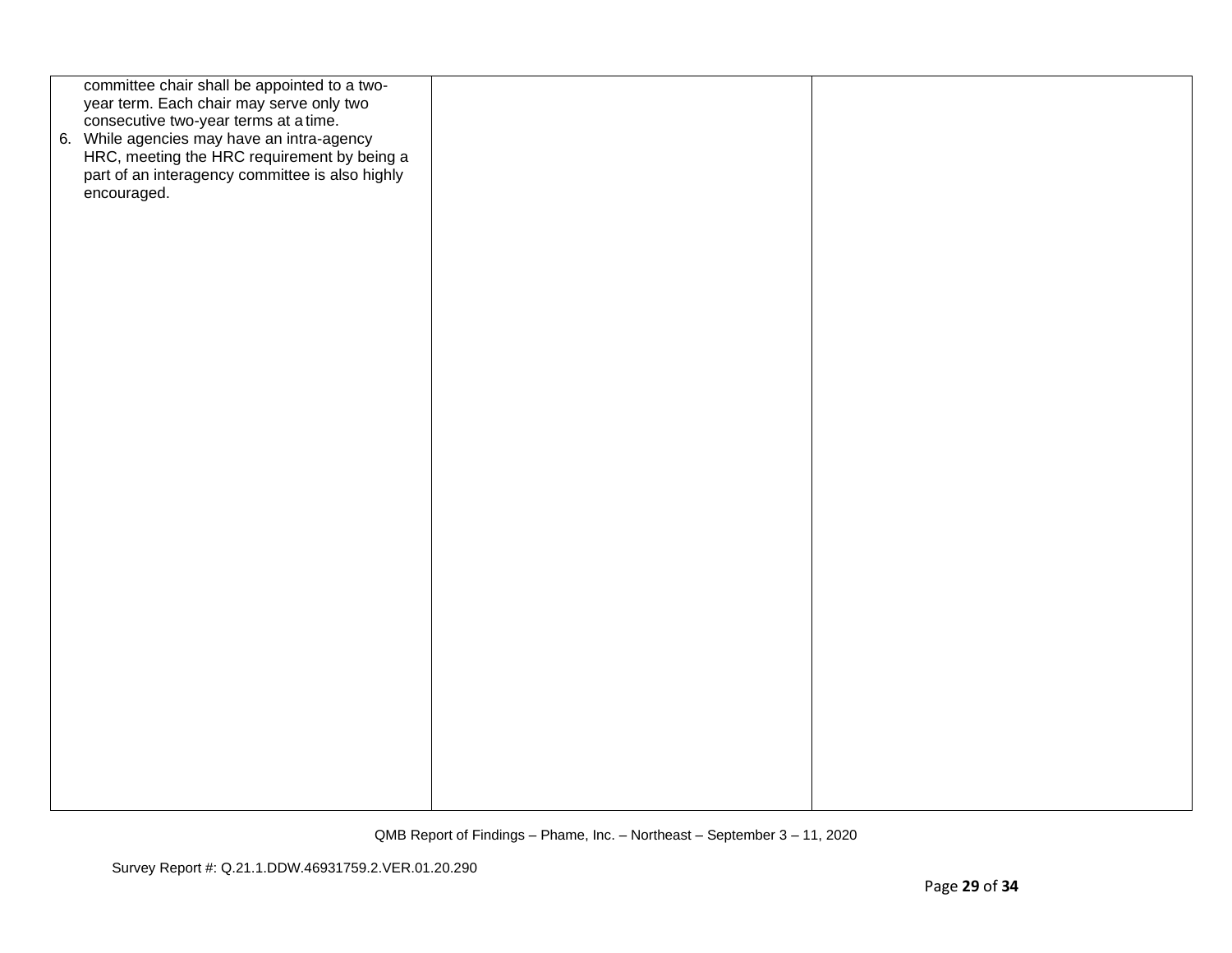| <b>Standard of Care</b>                                                                                                                                                    | <b>Routine Survey Deficiencies</b><br><b>Verification Survey New and Repeat Deficiencies</b><br>March 6 - 11, 2020<br>September 3-11, 2020                       |                                                            |  |  |
|----------------------------------------------------------------------------------------------------------------------------------------------------------------------------|------------------------------------------------------------------------------------------------------------------------------------------------------------------|------------------------------------------------------------|--|--|
| Service Domain: Service Plans: ISP Implementation - Services are delivered in accordance with the service plan, including type, scope, amount, duration and                |                                                                                                                                                                  |                                                            |  |  |
| frequency specified in the service plan.                                                                                                                                   |                                                                                                                                                                  |                                                            |  |  |
| Tag #1A08 Administrative Case File (Other                                                                                                                                  | <b>Standard Level Deficiency</b>                                                                                                                                 | <b>CLOSED</b> (Note: Individual previously cited no longer |  |  |
| <b>Required Documents)</b>                                                                                                                                                 |                                                                                                                                                                  | receiving services from the agency.)                       |  |  |
|                                                                                                                                                                            | Service Domain: Qualified Providers - The State monitors non-licensed/non-certified providers to assure adherence to waiver requirements. The State              |                                                            |  |  |
|                                                                                                                                                                            | implements its policies and procedures for verifying that provider training is conducted in accordance with State requirements and the approved waiver.          |                                                            |  |  |
| Tag #1A22 Agency Personnel Competency                                                                                                                                      | <b>Condition of Participation Level Deficiency</b>                                                                                                               | <b>CLOSED</b> (Note: Employees previously cited are no     |  |  |
|                                                                                                                                                                            |                                                                                                                                                                  | longer employed. Agency did not hire any new employees     |  |  |
|                                                                                                                                                                            |                                                                                                                                                                  | since Routine Survey)                                      |  |  |
| Tag #1A25.1 Caregiver Criminal History                                                                                                                                     | <b>Condition of Participation Level Deficiency</b>                                                                                                               | <b>CLOSED</b> (Note: Employees previously cited are no     |  |  |
| Screening                                                                                                                                                                  |                                                                                                                                                                  | longer employed. Agency did not hire any new employees     |  |  |
| since Routine Survey)                                                                                                                                                      |                                                                                                                                                                  |                                                            |  |  |
| Tag #1A26 Consolidated On-line Registry                                                                                                                                    | <b>Standard Level Deficiency</b>                                                                                                                                 | <b>CLOSED</b> (Note: Employees previously cited are no     |  |  |
| <b>Employee Abuse Registry</b>                                                                                                                                             |                                                                                                                                                                  | longer employed. Agency did not hire any new employees     |  |  |
| since Routine Survey)<br>Service Domain: Health and Welfare – The state, on an ongoing basis, identifies, addresses and seeks to prevent occurrences of abuse, neglect and |                                                                                                                                                                  |                                                            |  |  |
|                                                                                                                                                                            |                                                                                                                                                                  |                                                            |  |  |
|                                                                                                                                                                            | exploitation. Individuals shall be afforded their basic human rights. The provider supports individuals to access needed healthcare services in a timely manner. |                                                            |  |  |
| Tag #1A08.2 Administrative Case File:                                                                                                                                      | <b>Condition of Participation Level Deficiency</b>                                                                                                               | <b>CLOSED</b> (Note: Individual previously cited no longer |  |  |
| <b>Healthcare Requirements &amp; Follow-up</b>                                                                                                                             |                                                                                                                                                                  | receiving services from the agency.)                       |  |  |
| Tag #1A09 Medication Delivery Routine                                                                                                                                      | <b>Condition of Participation Level Deficiency</b>                                                                                                               | <b>CLOSED</b> (Note: Individual previously cited no longer |  |  |
| <b>Medication Administration</b>                                                                                                                                           |                                                                                                                                                                  | receiving services from the agency.)                       |  |  |
| Tag #1A15.2 Administrative Case File:<br><b>Condition of Participation Level Deficiency</b>                                                                                |                                                                                                                                                                  | <b>CLOSED</b> (Note: Individual previously cited no longer |  |  |
| <b>Healthcare Documentation (Therap and Required</b>                                                                                                                       |                                                                                                                                                                  | receiving services from the agency.)                       |  |  |
| Plans)                                                                                                                                                                     |                                                                                                                                                                  |                                                            |  |  |
| Service Domain: Medicaid Billing/Reimbursement - State financial oversight exists to assure that claims are coded and paid for in accordance with the                      |                                                                                                                                                                  |                                                            |  |  |
| reimbursement methodology specified in the approved waiver.                                                                                                                |                                                                                                                                                                  |                                                            |  |  |
| Tag # IS30 Customized Community Supports                                                                                                                                   | <b>Standard Level Deficiency</b>                                                                                                                                 | <b>COMPLETE</b>                                            |  |  |
| <b>Reimbursement</b>                                                                                                                                                       |                                                                                                                                                                  |                                                            |  |  |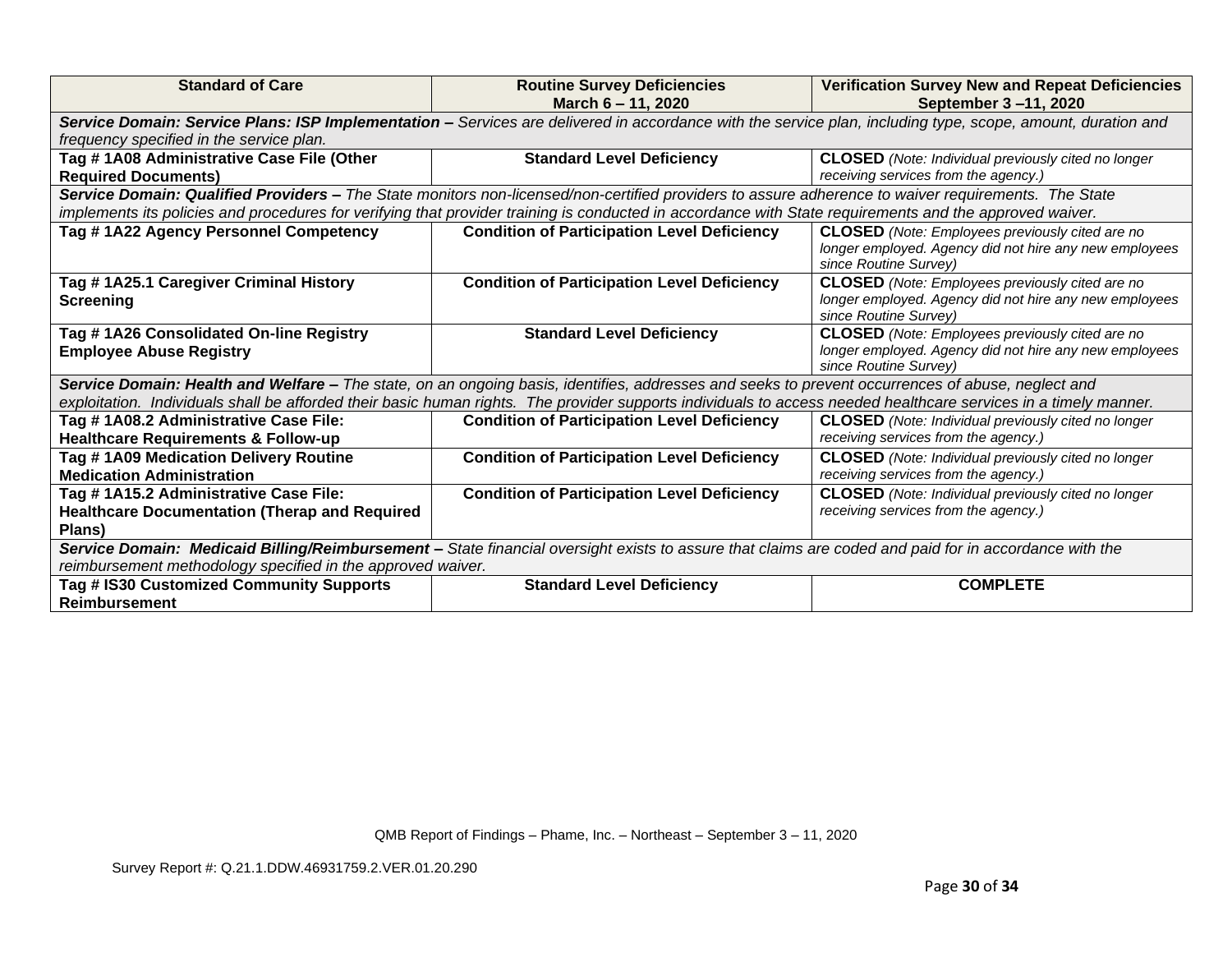|                                                                                                    | Verification Survey Plan of Correction, On-going QA/QI and Responsible Party                                                                                                                                                                                                                                             | <b>Completion Date</b> |
|----------------------------------------------------------------------------------------------------|--------------------------------------------------------------------------------------------------------------------------------------------------------------------------------------------------------------------------------------------------------------------------------------------------------------------------|------------------------|
| Tag #1A08.3 Administrative<br><b>Case File: Individual Service</b><br><b>Plan / ISP Components</b> | Provider:<br>State your Plan of Correction for the deficiencies cited in this tag here (How is the deficiency going to<br>be corrected? This can be specific to each deficiency cited or if possible an overall correction?): $\rightarrow$                                                                              |                        |
|                                                                                                    | Provider:<br>Enter your ongoing Quality Assurance/Quality Improvement processes as it related to this tag<br>number here (What is going to be done? How many individuals is this going to affect? How often will this be<br>completed? Who is responsible? What steps will be taken if issues are found?): $\rightarrow$ |                        |
| Tag #1A32 Administrative<br><b>Case File: Individual Service</b><br>Plan Implementation            | Provider:<br>State your Plan of Correction for the deficiencies cited in this tag here (How is the deficiency going to<br>be corrected? This can be specific to each deficiency cited or if possible an overall correction?): $\rightarrow$                                                                              |                        |
|                                                                                                    | Provider:<br>Enter your ongoing Quality Assurance/Quality Improvement processes as it related to this tag<br>number here (What is going to be done? How many individuals is this going to affect? How often will this be<br>completed? Who is responsible? What steps will be taken if issues are found?): $\rightarrow$ |                        |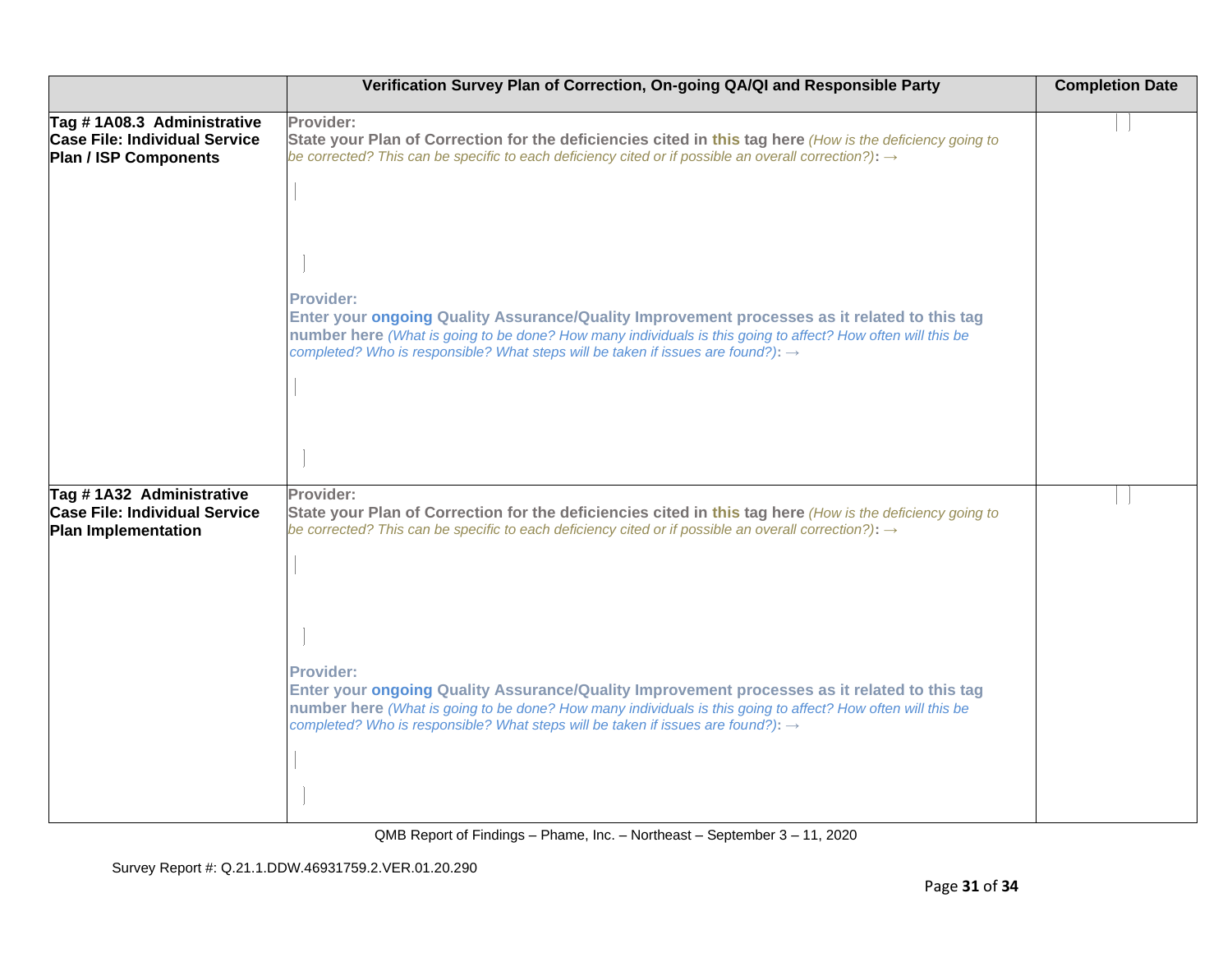| Tag #1A32.1 Administrative<br><b>Case File: Individual Service</b><br>Plan Implementation (Not<br><b>Completed at Frequency)</b> | Provider:<br>State your Plan of Correction for the deficiencies cited in this tag here (How is the deficiency going to<br>be corrected? This can be specific to each deficiency cited or if possible an overall correction?): $\rightarrow$                                                                                     |  |
|----------------------------------------------------------------------------------------------------------------------------------|---------------------------------------------------------------------------------------------------------------------------------------------------------------------------------------------------------------------------------------------------------------------------------------------------------------------------------|--|
|                                                                                                                                  | <b>Provider:</b><br>Enter your ongoing Quality Assurance/Quality Improvement processes as it related to this tag<br>number here (What is going to be done? How many individuals is this going to affect? How often will this be<br>completed? Who is responsible? What steps will be taken if issues are found?): $\rightarrow$ |  |
| Tag #1A38 Living Care<br><b>Arrangement / Community</b><br><b>Inclusion Reporting</b><br><b>Requirements</b>                     | Provider:<br>State your Plan of Correction for the deficiencies cited in this tag here (How is the deficiency going to<br>be corrected? This can be specific to each deficiency cited or if possible an overall correction?): $\rightarrow$                                                                                     |  |
|                                                                                                                                  | Provider:<br>Enter your ongoing Quality Assurance/Quality Improvement processes as it related to this tag<br>number here (What is going to be done? How many individuals is this going to affect? How often will this be<br>completed? Who is responsible? What steps will be taken if issues are found?): $\rightarrow$        |  |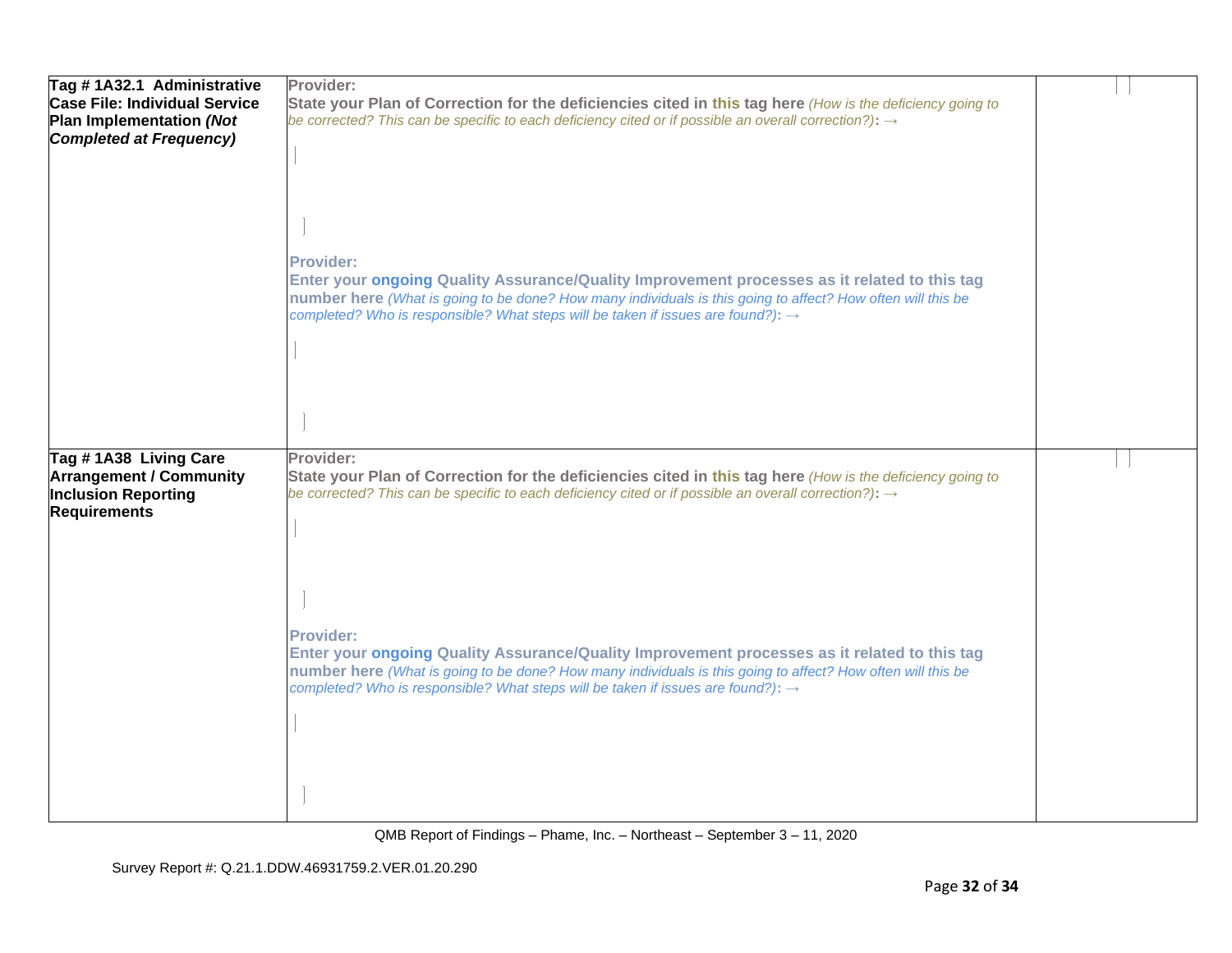| Tag #1A31 Client Rights /<br><b>Human Rights</b> | Provider:<br>State your Plan of Correction for the deficiencies cited in this tag here (How is the deficiency going to                                                                                                         |  |
|--------------------------------------------------|--------------------------------------------------------------------------------------------------------------------------------------------------------------------------------------------------------------------------------|--|
|                                                  | be corrected? This can be specific to each deficiency cited or if possible an overall correction?): $\rightarrow$                                                                                                              |  |
|                                                  |                                                                                                                                                                                                                                |  |
|                                                  |                                                                                                                                                                                                                                |  |
|                                                  |                                                                                                                                                                                                                                |  |
|                                                  |                                                                                                                                                                                                                                |  |
|                                                  | <b>Provider:</b><br>Enter your ongoing Quality Assurance/Quality Improvement processes as it related to this tag                                                                                                               |  |
|                                                  | number here (What is going to be done? How many individuals is this going to affect? How often will this be<br>completed? Who is responsible? What steps will be taken if issues are found?): $\rightarrow$                    |  |
|                                                  |                                                                                                                                                                                                                                |  |
|                                                  |                                                                                                                                                                                                                                |  |
|                                                  |                                                                                                                                                                                                                                |  |
| Tag #1A31.2 Human Right                          | Provider:                                                                                                                                                                                                                      |  |
| <b>Committee Composition</b>                     | State your Plan of Correction for the deficiencies cited in this tag here (How is the deficiency going to<br>be corrected? This can be specific to each deficiency cited or if possible an overall correction?): $\rightarrow$ |  |
|                                                  |                                                                                                                                                                                                                                |  |
|                                                  |                                                                                                                                                                                                                                |  |
|                                                  |                                                                                                                                                                                                                                |  |
|                                                  |                                                                                                                                                                                                                                |  |
|                                                  | <b>Provider:</b>                                                                                                                                                                                                               |  |
|                                                  | Enter your ongoing Quality Assurance/Quality Improvement processes as it related to this tag<br>number here (What is going to be done? How many individuals is this going to affect? How often will this be                    |  |
|                                                  | completed? Who is responsible? What steps will be taken if issues are found?): $\rightarrow$                                                                                                                                   |  |
|                                                  |                                                                                                                                                                                                                                |  |
|                                                  |                                                                                                                                                                                                                                |  |
|                                                  |                                                                                                                                                                                                                                |  |
|                                                  |                                                                                                                                                                                                                                |  |